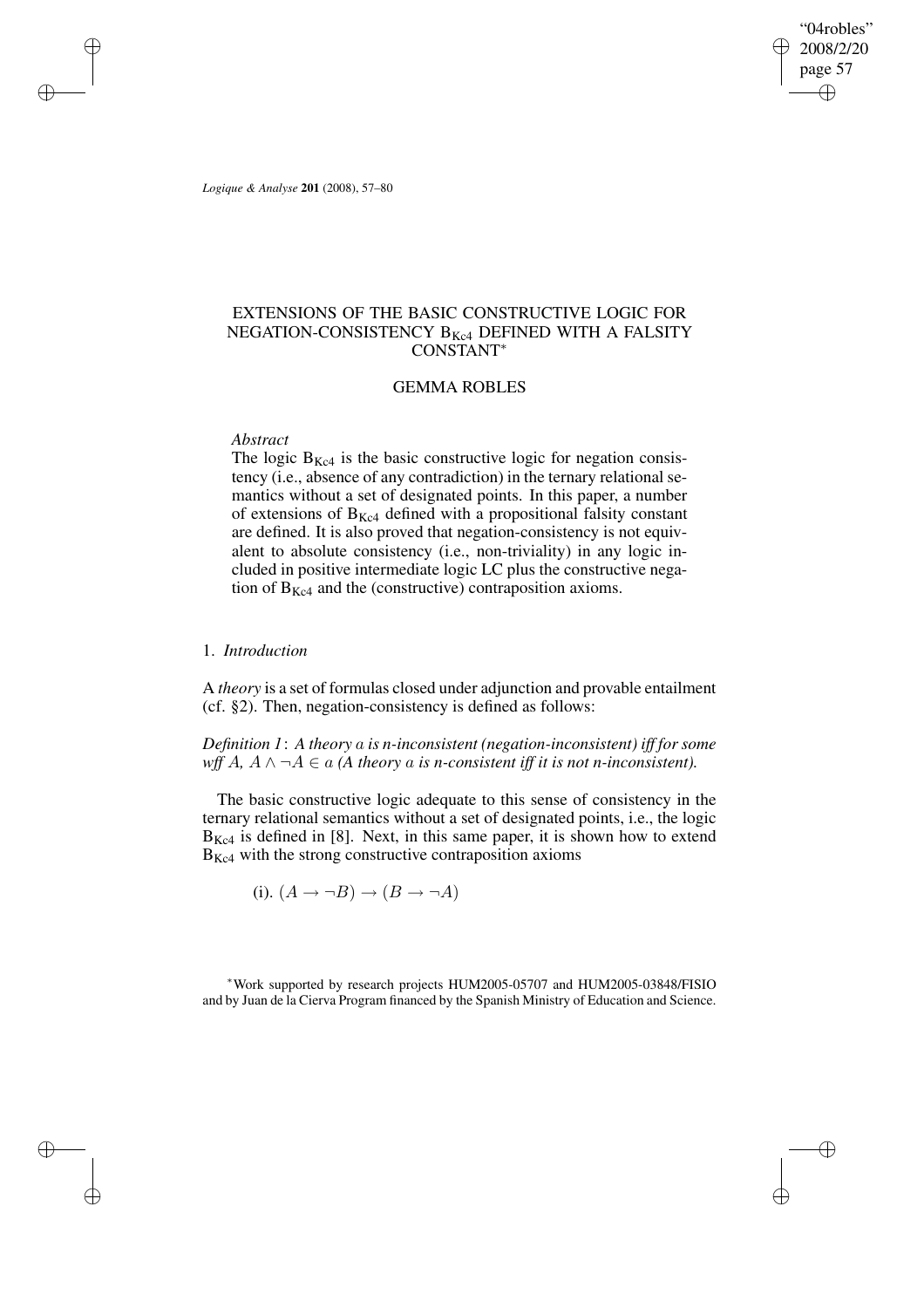"04robles" 2008/2/20 page 58 ✐ ✐

✐

✐

### 58 GEMMA ROBLES

and

(ii).  $B \to [(A \to \neg B) \to \neg A)$ 

and with some strong implicative axioms up to positive intuitionistic logic  $J_{+}$ . It is clear that  $J_{+}$  plus (i) and (ii) is minimal intuitionistic logic,  $J_{m}$ . Now, although even in  $B_{Kc4}$  the ECQ ('e contradictione quodlibet') axiom

(iii).  $(A \land \neg A) \rightarrow \neg B$ 

is provable, in none of the logics included in  $J_m$ , the ECQ axiom

(iv).  $(A \land \neg A) \rightarrow B$ 

or the EFQ ('e falso quodlibet') axioms

$$
(v). \neg A \rightarrow (A \rightarrow B)
$$

and

(vi).  $A \rightarrow (\neg A \rightarrow B)$ 

are, of course, derivable.

So, in none of the logics included in the spectrum delimited by  $B_{Kc4}$  and  $J_m$  is n-consistency equivalent to absolute consistency (i.e., non-triviality). Consequently, all logics in the aforementioned spectrum are paraconsistent logics in the sense of [7].

In respect of these results, the aim of this paper is fourfold:

(1) The logic  $B_{Kc5}$  is axiomatized by adding (i) and (ii) to  $B_{Kc4}$ . Now, it will be proved that the weak constructive contraposition axioms

(vii). 
$$
(A \rightarrow B) \rightarrow (\neg B \rightarrow \neg A)
$$

and

(viii). 
$$
\neg B \rightarrow [(A \rightarrow B) \rightarrow \neg A)
$$

can be added to  $B_{Kc4}$ , the resulting logic being different from  $B_{Kc5}$ . This logic is dubbed  $B_{Kc4}$ . Next, it is proved that  $B_{Kc4}$  can be extended with the axioms prefixing,

(ix). 
$$
(B \to C) \to [(A \to B) \to (A \to C)]
$$

✐

✐

✐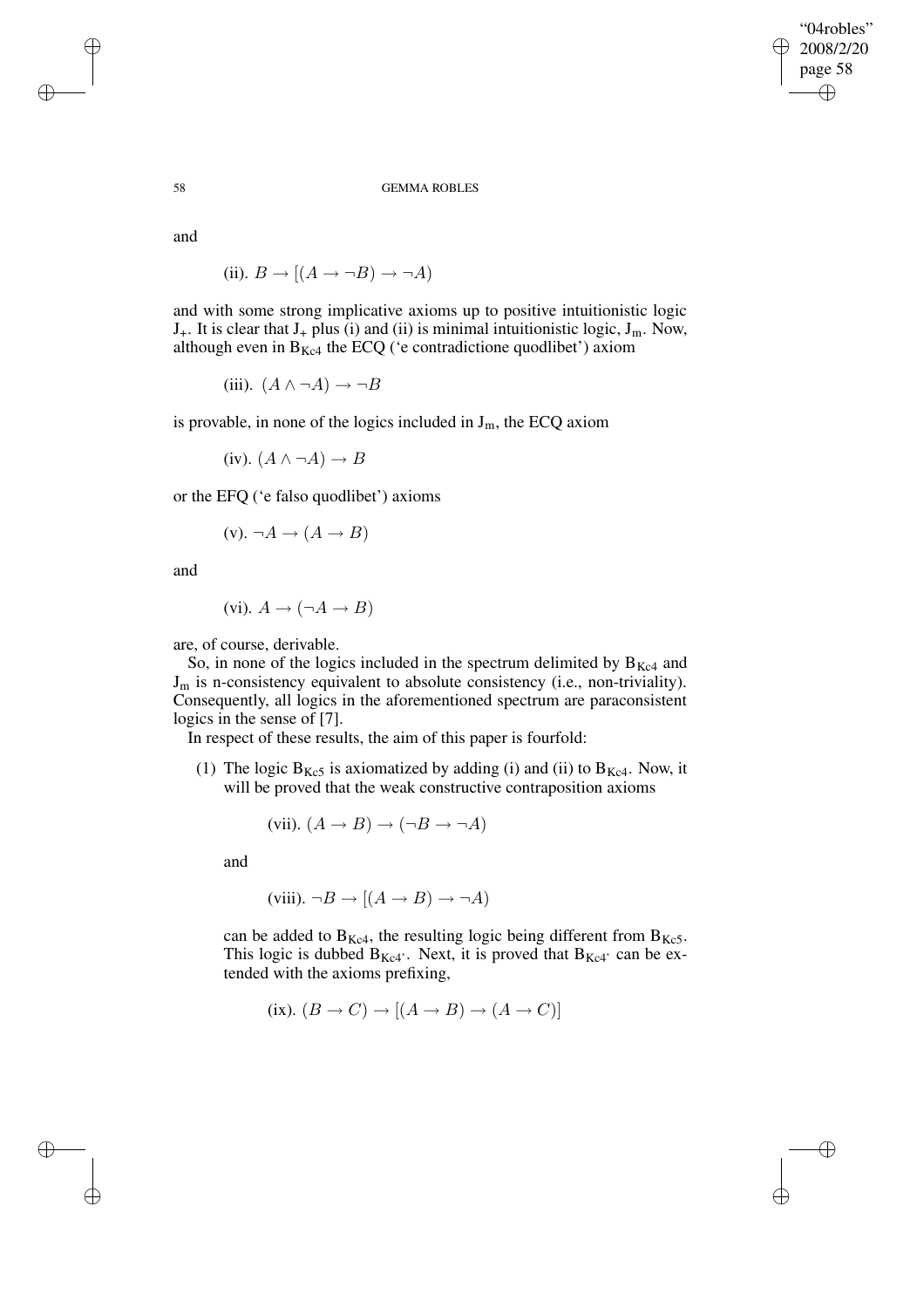✐

## EXTENSIONS OF BASIC CONSTRUCTIVE LOGIC FOR NEGATION-CONSISTENCY 59

suffixing

✐

✐

✐

✐

$$
(\mathbf{x}).\ (A \to B) \to [(B \to C) \to (A \to C)]
$$

contraction

(xi).  $[A \rightarrow (A \rightarrow B)] \rightarrow (A \rightarrow B)$ 

and the assertion rule

(xii).  $\vdash A \Rightarrow \vdash (A \rightarrow B) \rightarrow B$ 

the resulting logic being different from the result of adding  $(ix)$ ,  $(x)$ , (xi) and (xii) to  $B_{Kc5}$ .

In this way, a series of modal logics that include  $B_{Kc4}$  but neither include nor are included in Lewis' S5 are defined (cf. remark 9).

(2) The characteristic axiom of Dummett's intermediate logic LC (cf. [3])

(xiii). 
$$
(A \rightarrow B) \lor (B \rightarrow A)
$$

is added to  $J_m$ . The resulting logic is, intuitively, minimal intermediate logic  $LC_m$ . Thus, a series of constructive logics between  $B_{Kc4}$  and  $LC<sub>m</sub>$  are defined. In none of these logics the ECQ axiom (iii) and the EFQ axioms (iv) and (v) are provable. In this way, it is shown that in  $LC<sub>m</sub>$  and in all logics included in it negation-consistency is still independent of absolute consistency.

- (3) Although  $B_{Kc4}$  (especially its implicative fragment) is not a strong logic, in [5] it is shown how to build a definitionally equivalent logic (the concept is explained in §5) in which negation is treated with a propositional falsity constant  $F$  instead of the unary connective. So, the third aim of this paper is to build logics with the falsity constant definitionally equivalent to those referred to in (1) and (2).
- (4) Consider the following definition:

*Definition 2*: *Let L be a logic and* a *be a theory whose underlying logic is L. Then* a *is w-inconsistent (weakly inconsistent) iff* a *contains the negation of a theorem of L (*a *is w-consistent iff it is not w-inconsistent).*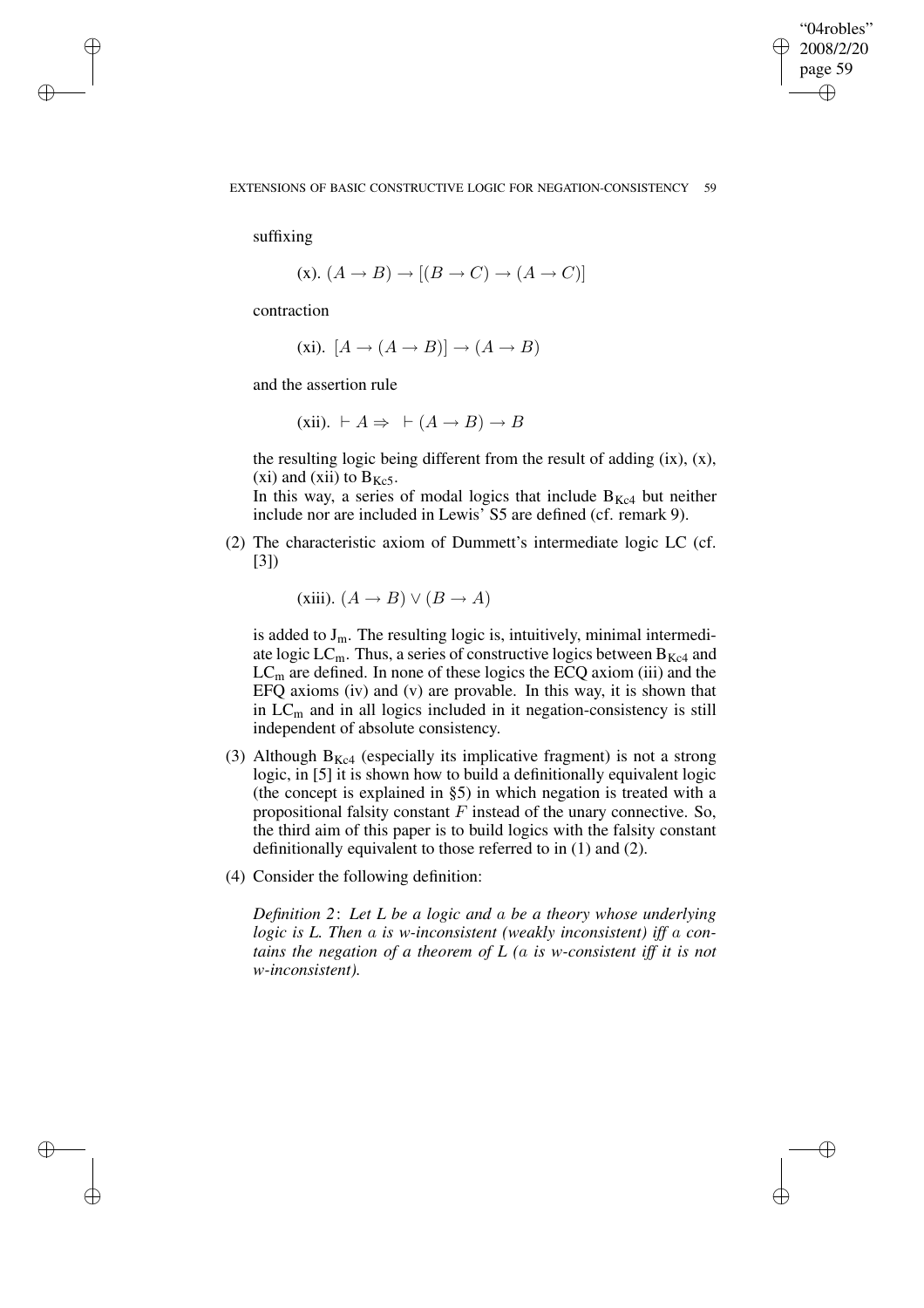### 60 GEMMA ROBLES

"04robles" 2008/2/20 page 60

✐

✐

✐

✐

The basic constructive logic adequate to this sense of consistency in the ternary relational semantics without a set of designated points, i.e., the logic  $B_{Kc1}$ , is defined in [10]. In this paper, the extensions of  $B_{Kc1}$  up to contractionless intuitionistic logic JW without wconsistency collapsing in n-consistency or absolute consistency are also defined. Therefore, the fourth aim of this paper is to compare  $B_{Kc4}$  and its extensions with  $B_{Kc1}$  and its extensions.

The structure of the paper is as follows. In §2, the logic  $B_{K+}$  is defined. It is the result of adding the K rule

(xiv). 
$$
\vdash A \Rightarrow \vdash B \rightarrow A
$$

to Routley and Meyer's well known logic  $B_{+}$ . Then, some extensions of  $B_{K+}$ with some strong implicative axioms are defined. In §3, the logics  $B_{Kc4}$  and  $B_{Kc5}$  are recalled and the logic  $B_{Kc4}$  is introduced. In §4, logics formulated with  $F$  definitionally equivalent to those defined in §3 are introduced, and in §5, the definitional equivalence is proved. In §6, all the logics treated so far are extended with some strong implicative axioms. Finally, in §7 the logics adequate to n-consistency and those adequate to w-consistency are compared. All logics introduced in this paper are proved sound and complete in respect of a modification of Routley and Meyer's ternary relational semantics for relevance logics (recall that all logics defined in this paper have the K rule (xiv)).

We end this introduction by remarking that all logics here introduced are paraconsistent logics in the sense of [7], and that they are paraconsistent in respect of a precisely defined sense of consistency, i.e., n-consistency.

# 2. *The positive logic*  $B_{K+}$  *and its extensions*

Firstly, the positive logic  $B_{K+}$  is defined. It can be axiomatized with

Axioms

A1. 
$$
A \rightarrow A
$$
  
\nA2.  $(A \land B) \rightarrow A \quad / \quad (A \land B) \rightarrow B$   
\nA3.  $[(A \rightarrow B) \land (A \rightarrow C)] \rightarrow [A \rightarrow (B \land C)]$   
\nA4.  $A \rightarrow (A \lor B) \quad / \quad B \rightarrow (A \lor B)$   
\nA5.  $[(A \rightarrow C) \land (B \rightarrow C)] \rightarrow [(A \lor B) \rightarrow C]$   
\nA6.  $[A \land (B \lor C)] \rightarrow [(A \land B) \lor (A \land C)]$ 

✐

✐

✐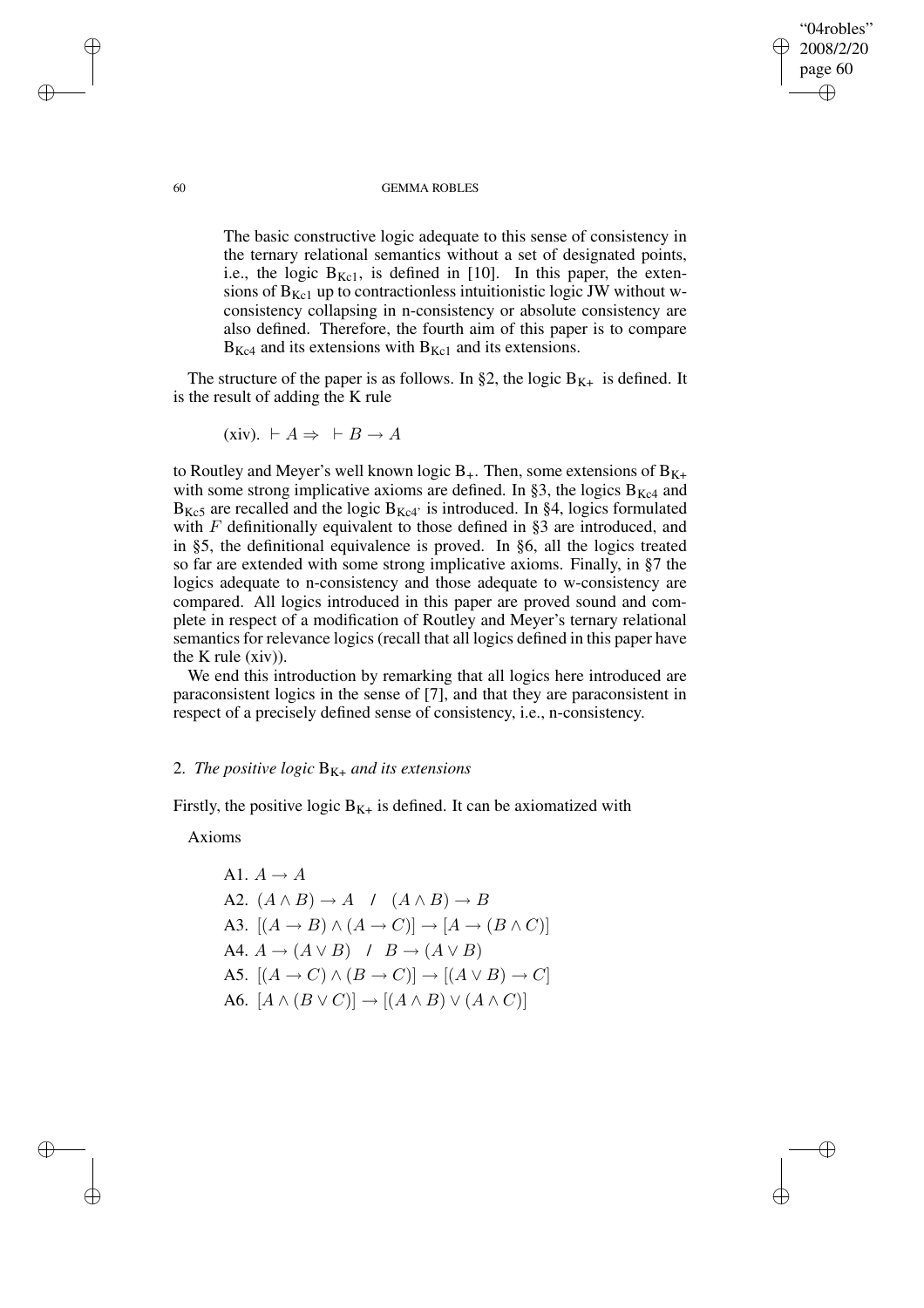*"04robles" 2008/2/20 page 61* ✐ ✐

✐

✐

## EXTENSIONS OF BASIC CONSTRUCTIVE LOGIC FOR NEGATION-CONSISTENCY 61

The rules of inference are

✐

✐

✐

✐

Modus ponens (MP): 
$$
\vdash (A \& \vdash A \rightarrow B) \Rightarrow \vdash B
$$

\nAdjunction (Adj):  $(\vdash A \& \vdash B) \Rightarrow \vdash A \land B$ 

\nSuffixing (Suf.):  $\vdash A \rightarrow B \Rightarrow \vdash (B \rightarrow C) \rightarrow (A \rightarrow C)$ 

\nPrefixing (Pref.):  $\vdash A \rightarrow B \Rightarrow \vdash (C \rightarrow A) \rightarrow (C \rightarrow B)$ 

\nK:  $\vdash A \Rightarrow \vdash B \rightarrow A$ 

Therefore,  $B_{K+}$  is  $B_+$  with the addition of the K rule.

We now define the semantics for  $B_{K+}$ . A  $B_{K+}$  *model* is a triple  $\lt K$ ,  $R$ ,  $\models$ where  $K$  is a non-empty set, and  $R$  is a ternary relation on  $K$  subject to the following definitions and postulates for all  $a, b, c, d \in K$  with quantifiers ranging over  $K$ :

\n- d1. 
$$
a \leq b =_{df} \exists x R x ab
$$
\n- d2.  $R^2 abcd =_{df} \exists x (Rabx \& Rxcd)$
\n- P1.  $a \leq a$
\n- P2.  $(a \leq b \& Rbcd) \Rightarrow Racd$
\n

Finally,  $\models$  is a valuation relation from K to the sentences of the positive language satisfying the following conditions for all propositional variables p, wff A, B and  $a \in K$ :

(i). 
$$
(a \le b \& a \models p) \Rightarrow b \models p
$$
  
\n(ii).  $a \models A \land B$  iff  $a \models A$  and  $a \models B$   
\n(iii).  $a \models A \lor B$  iff  $a \models A$  or  $a \models B$   
\n(iv).  $a \models A \rightarrow B$  iff for all  $b, c \in K$ ,  $(Rabc \& b \models A) \Rightarrow c \models B$ 

A formula A is  $B_{K^+}$  *valid* ( $\vDash_{B_{k^+}} A$ ) iff  $a \vDash A$  for all  $a \in K$  in all models.

*Remark* 1: *The postulates P3*  $Rabc \Rightarrow b \leq c$ , *P4*  $(a \leq b \& b \leq c) \Rightarrow a \leq c$ *and*  $P5 R^2abcd \Rightarrow Rbcd$  *hold in all models.* 

In [10] or in [11], it is proved that  $B_{K+}$  is sound and complete in respect of this semantics.

*Remark 2*: *As is known, in the standard semantics for relevance logics (see, e.g., [12]), there is a set of 'designated points' in terms of which the relation* ≤ *is defined and formulas are determined to be valid. The absence of this*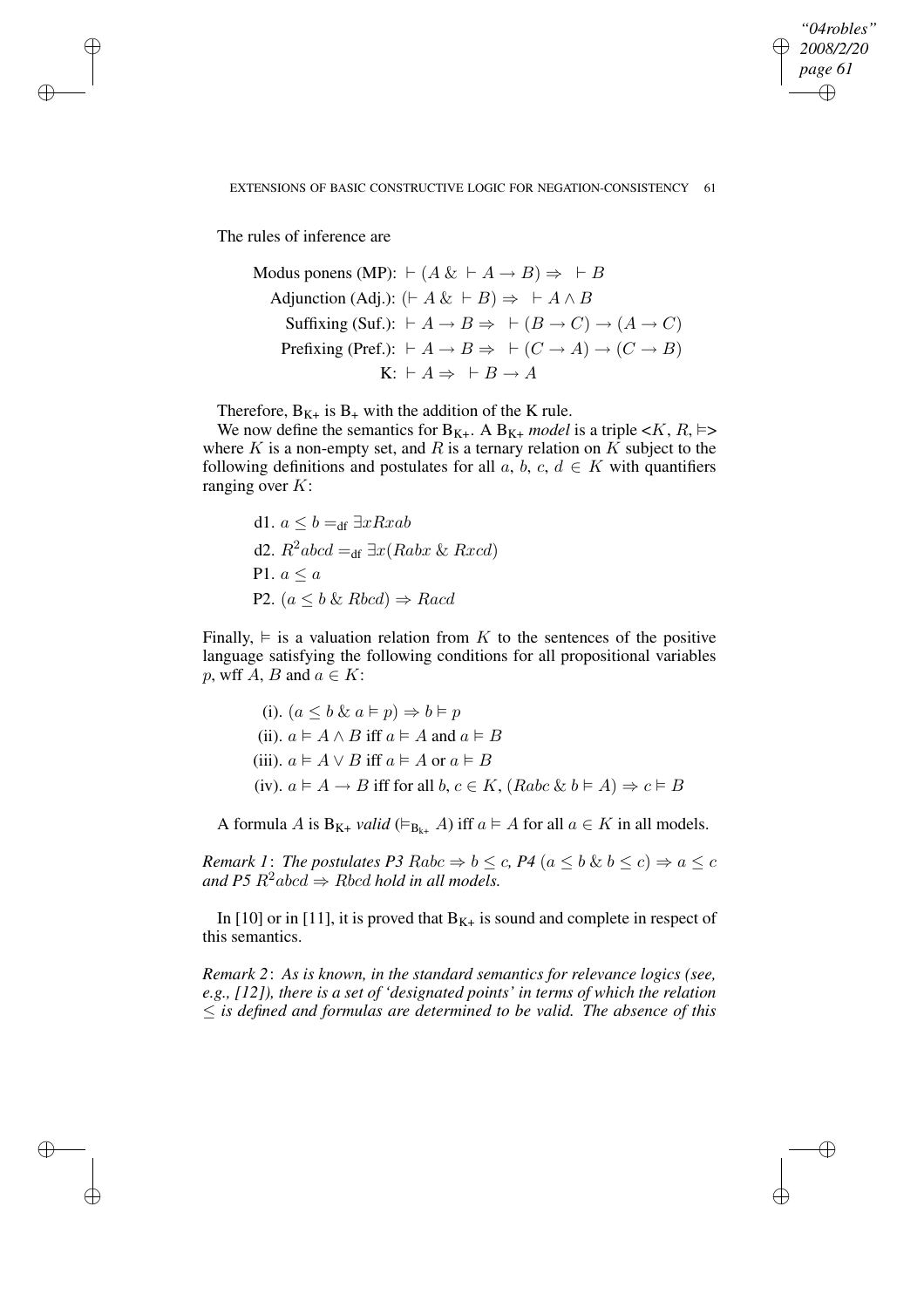✐

## 62 GEMMA ROBLES

*set in BK+ semantics (and the corresponding changes in d1 and the definition of validity) are the only but crucial differences between B<sup>+</sup> models and BK+ models.*

Next, we define some positive extensions of  $B_{K+}$ . Consider the following axioms and rule of inference

A7. 
$$
(B \rightarrow C) \rightarrow [(A \rightarrow B) \rightarrow (A \rightarrow C)]
$$
  
\nA8.  $(A \rightarrow B) \rightarrow [(B \rightarrow C) \rightarrow (A \rightarrow C)]$   
\nA9.  $[A \rightarrow (A \rightarrow B)] \rightarrow (A \rightarrow B)$   
\nA10.  $\vdash A \Rightarrow \vdash (A \rightarrow B) \rightarrow B$   
\nA11.  $A \rightarrow [(A \rightarrow B) \rightarrow B]$   
\nA12.  $A \rightarrow (B \rightarrow A)$   
\nA13.  $(A \rightarrow B) \lor (B \rightarrow A)$ 

The following logics are defined:

- (1)  $TW_+$ :  $B_+ + A7 + A8$
- (2)  $EW_+$ : TW<sub>+</sub> + A10
- (3)  $RW_{+}: TW_{+} + A11$
- (4) JW<sub>+</sub>: RW<sub>+</sub> + A12
- $(5)$  LCW<sub>+</sub>: JW<sub>+</sub> + A13
- $(6)$  T<sub>+</sub>: TW<sub>+</sub> + A9
- $(7)$  E<sub>+</sub>: EW<sub>+</sub> + A9
- (8)  $R_{+}: RW_{+} + A9$
- (9)  $J_{+}: JW_{+} + A9$
- $(10)$  LC<sub>+</sub>: LCW<sub>+</sub> + A9

The well known logics  $T_+$ ,  $E_+$  and  $R_+$  are the positive fragments (without fusion  $\circ$  and t) of 'Ticket Entailment', T, 'Entailment Logic', E, and 'Relevance Logic', R, respectively; and  $TW_+$ ,  $EW_+$  and  $RW_+$  are their respective contractionless fragments. On the other hand,  $J_{+}$  and  $LC_{+}$  are the positive fragments of 'Intuitionistic logic', J, and 'Intermediate logic LC', LC (see [3]), respectively, and  $JW_+$  and  $LCW_+$  are their respective contractionless fragments. Finally,  $TW_{K+}$ ,  $EW_{K+}$ ,  $RW_{K+}$ ,  $JW_{K+}$  and  $LCW_{K+}$ ,  $T_{K+}$ ,  $E_{K+}$ ,  $R_{K+}$ ,  $J_{K+}$  and  $LC_{K+}$  are the logics just defined plus the K rule. Now, the K

✐

✐

✐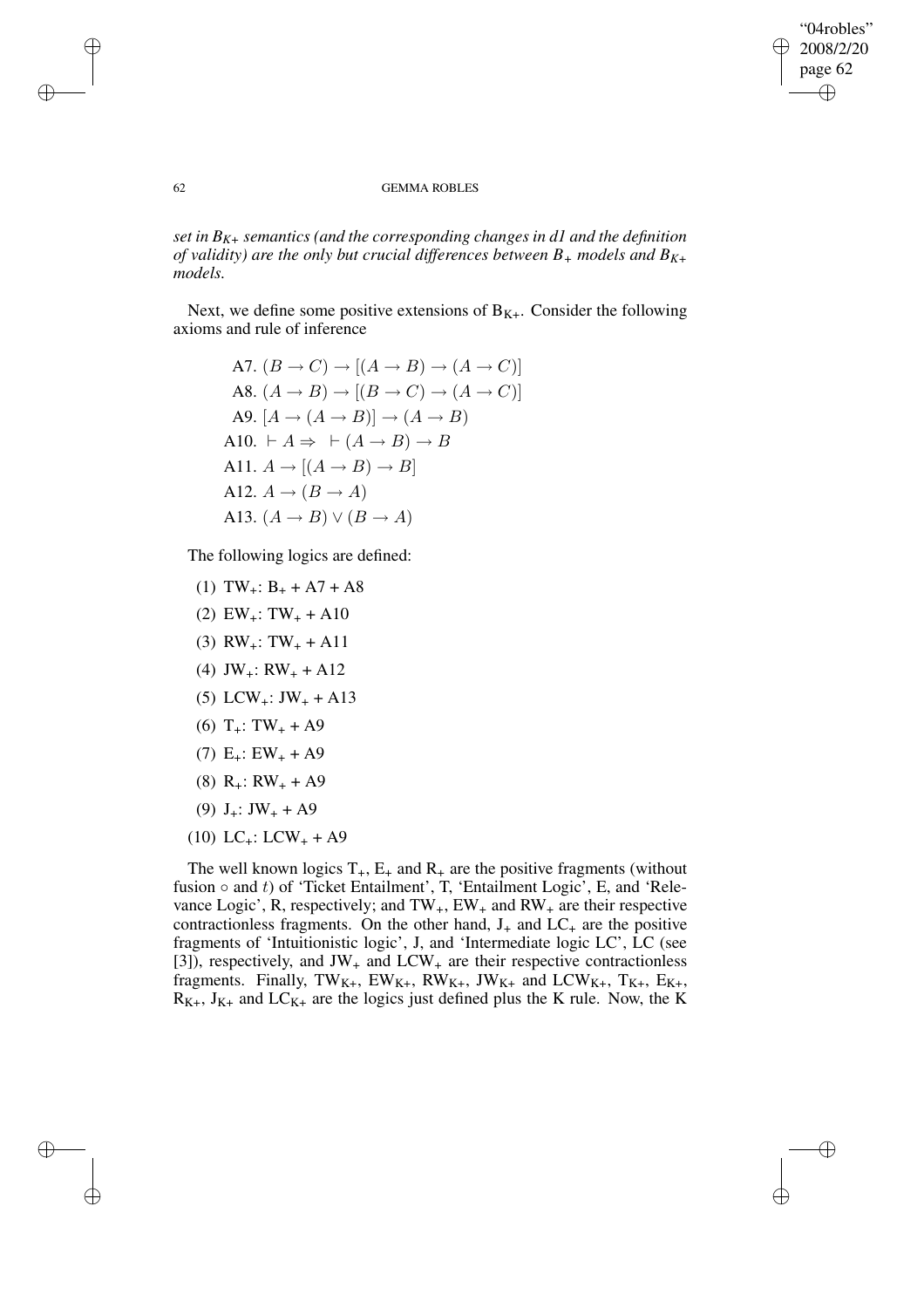"04robles" 2008/2/20 page 63 ✐ ✐

✐

✐

rule is not, of course, independent in  $JW_{K+}$ ,  $LCW_{K+}$ ,  $J_{K+}$  and  $LC_{K+}$ . So, these logics will be referred to by  $JW_+$ , LCW<sub>+</sub>, J<sub>+</sub> and LC<sub>+</sub>. We note:

*Proposition 1*:

✐

✐

✐

✐

- (1)  $RW_{K+}$  *and*  $JW_+$  (so,  $R_{K+}$  *and*  $J_+$ ) are deductively equivalent logics.
- (2)  $TW_{K+}$ ,  $EW_{K+}$ ,  $RW_{K+}$  (= JW<sub>+</sub>) and LCW<sub>+</sub>,  $T_{K+}$ ,  $E_{K+}$ ,  $R_{K+}$  (= J<sub>+</sub>) and *LC<sup>+</sup> are different logics.*

*Proof.* (1) It is trivial and (2) it follows by well known results on relevance and intuitionistic logics (alternatively, one can use MaGIC, the matrix generator developed by J. Slaney (see [13]).  $\Box$ 

We now turn to semantics. Consider the following set of postulates

P6.  $R^2abcd \Rightarrow (\exists x \in K)(Rbcx \& Raxd)$ P7.  $R^2abcd \Rightarrow (\exists x \in K)(Racx \& Rbxd)$ P8.  $Rabc \Rightarrow R^2abbc$ P9.  $(∃x ∈ K)$ *Raxa* P10.  $Rabc \Rightarrow Rbac$ P11.  $Rabc \Rightarrow a \leq c$ P12. (Rabc & Rade)  $\Rightarrow$  ( $b \le e$  or  $d \le c$ )

Now, models for the logics introduced above are defined, similarly, as  $B_{K+}$ models except for the addition of the following postulates:

- (1) TW<sub>K+</sub> models: P6, P7.
- (2) EW<sub>K+</sub> models: P6, P7, P9.
- (3)  $RW_{K+}$  models: P6, P7, P10.
- (4) JW<sup>+</sup> models: P6, P7, P10, P11.
- (5) LCW<sup>+</sup> models: P6, P7, P10, P12.
- (6)  $T_{K+}$  models: P6, P7, P8.
- (7)  $E_{K+}$  models: P6, P7, P8, P9.
- (8)  $R_{K+}$  models: P6, P7, P8, P10.
- (9) J<sup>+</sup> models: P6, P7, P8, P10, P11.
- (10) LC<sup>+</sup> models: P6, P7, P8, P10, P12.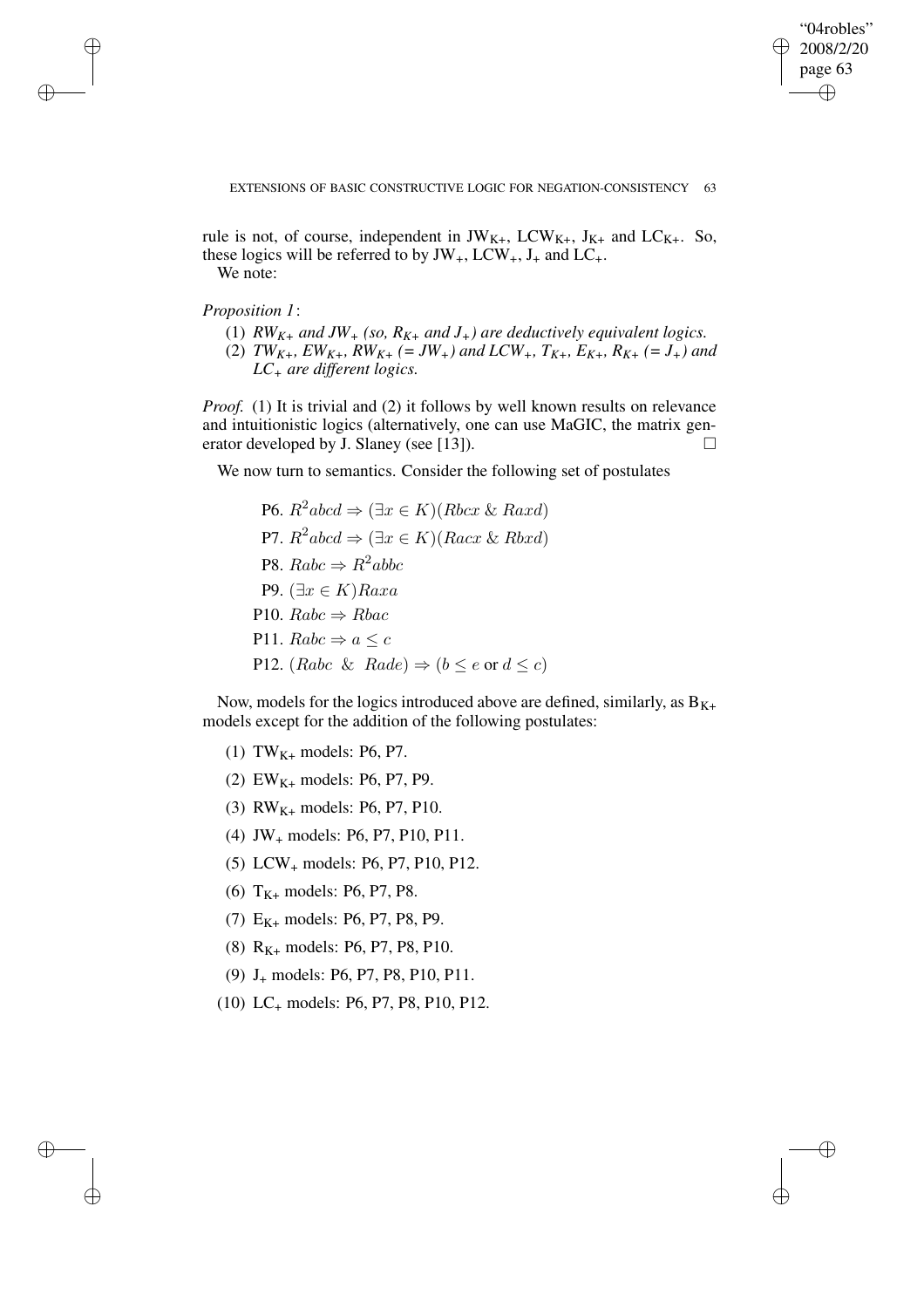## *"04robles" 2008/2/20 page 64* ✐ ✐

#### 64 GEMMA ROBLES

As in  $B_{K+}$  models, validity is defined in all cases in respect of all points of K.

We next define the canonical models (cf. [11]). We begin by recalling some definitions. A *theory* is a set of formulas closed under adjunction and provable entailment (that is, a is a theory if whenever  $A, B \in a$ , then  $A \wedge B \in$ a; and if whenever  $A \to B$  is a theorem and  $A \in a$ , then  $B \in a$ ); a theory a is *prime* if whenever  $A \lor B \in \mathfrak{a}$ , then  $A \in \mathfrak{a}$  or  $B \in \mathfrak{a}$ ; a theory  $\mathfrak{a}$  is *regular* iff all theorems belong to a. Finally, a is *null* iff no wff belong to a. Now, we define the  $B_{K+}$  canonical model. Let  $K^T$  be the set of all theories and  $R^T$  be defined on  $K^T$  as follows: for all formulas A, B and a, b,  $c \in K^T$ ,  $R^T abc$ iff if  $A \rightarrow B \in a$  and  $A \in b$ , then  $B \in c$ . Further, let  $K^C$  be the set of all prime non-null theories and  $R^C$  be the restriction of  $R^T$  to  $K^C$ . Finally, let  $\overline{E}^C$  be defined as follows: for any wff A and  $a \in K^C$ ,  $a \models^C A$  iff  $A \in a$ . Then, the B<sub>K+</sub> *canonical model* is the triple  $\lt K^C$ ,  $R^C$ ,  $\models^C$ >.

Now, let  $L_+$  be any of the extensions of  $B_{K+}$  defined above. The  $L_+$  canonical model is defined, similarly, as the  $B_{K+}$  canonical models except that its items are referred to  $L_{+}$  theories instead of  $B_{K+}$  theories. Then, we have

*Proposition* 2: *Given the logic*  $B_{K+}$  *and*  $B_{K+}$  *semantics,*  $P6$ ,  $P7$ ,  $P8$ ,  $P9$ ,  $P10$ , *P11 and P12 are the corresponding postulates to A7, A8, A9, A10, A11, A12 and A13, respectively.*

*Proof.* Given  $B_{K+}$  and  $B_{K+}$  semantics, we have to prove that each axiom is proved valid with the corresponding postulate and that the corresponding postulate is proved valid with the axiom. Now, that this is the case for A7 (P6), A8 (P7), A9 (P8), A10 (P9), A11 (P10) and A12 (P11) is proved in (or can easily be derived from) e.g., [12]. So, we prove that P12 is the corresponding postulate to A13.

- (1) *A13* is *LCW*<sub>+</sub> *valid*: Suppose  $a \models A \rightarrow B$ ,  $a \not\models B \rightarrow A$  for wff A, B and  $a \in K$  in some model. Then,  $b \models A, d \models B, c \not\vDash B, e \not\vDash A$  for b, c, d,  $e \in K$  such that Rabc and Rade. By P12,  $b \le e$  or  $d \le c$ . So, either  $e \models A$  or  $c \models B$ , a contradiction.
- (2) *P12 holds canonically*: Suppose  $R^Cabc$ ,  $R^Cade$  for a, b, c, d, e  $\in$  $K^C$ , and, for reductio,  $b \nleq^C c$  e and  $d \nleq^C c$ . Then,  $A \in b$ ,  $B \in d$ ,  $A \notin e$ ,  $B \notin c$  for some wff A, B. As a is non-null, it is regular by the K rule. So,  $(A \rightarrow B) \vee (B \rightarrow A) \in a$  by A13. As a is prime,  $A \rightarrow B \in a$  or  $B \rightarrow A \in a$ . So, either  $B \in c$  or  $A \in e$ , a contradiction.

 $\Box$ 

✐

✐

✐

✐

✐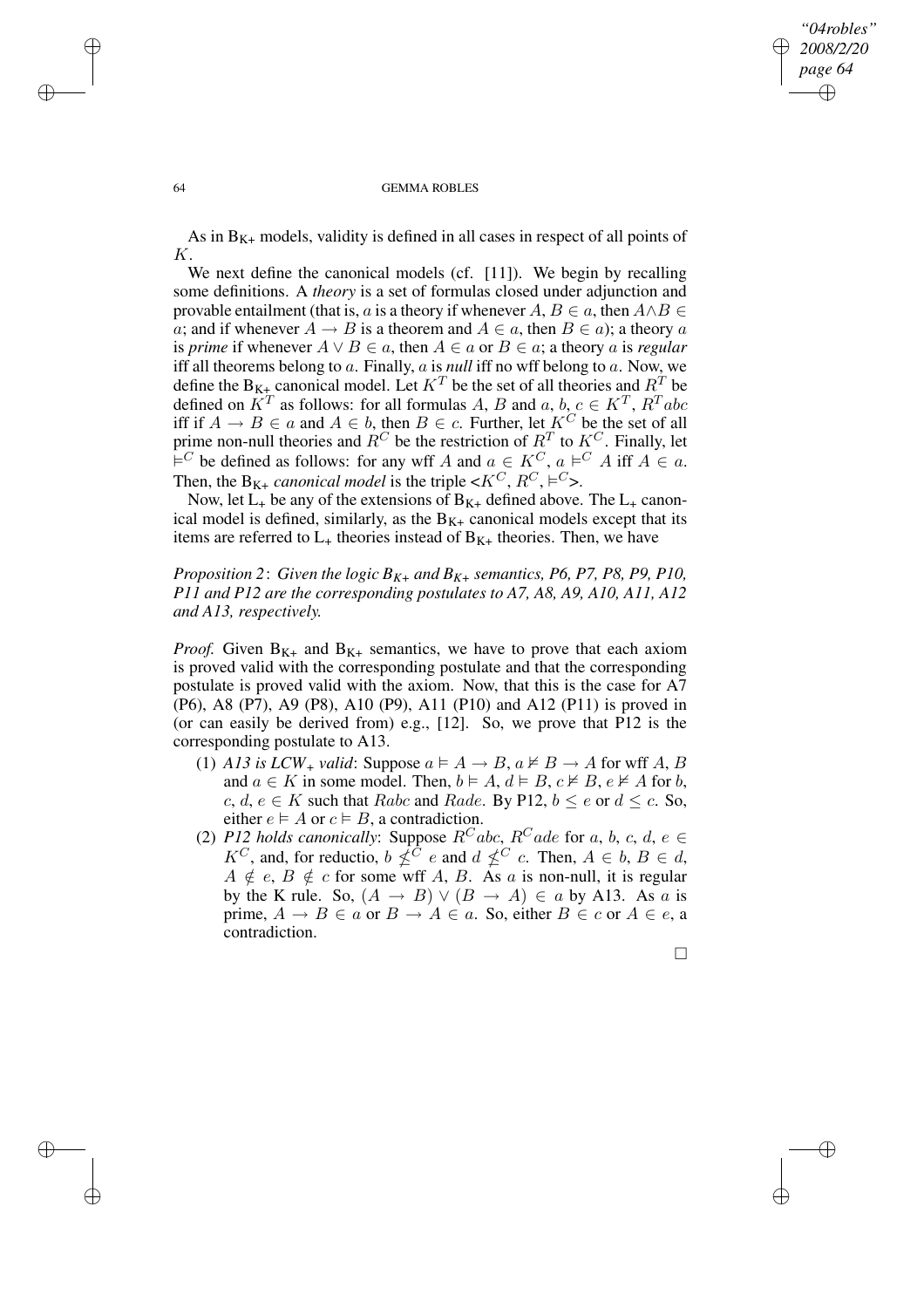"04robles"  $\geq 2008/2/20$ page 65 ✐

✐

✐

## EXTENSIONS OF BASIC CONSTRUCTIVE LOGIC FOR NEGATION-CONSISTENCY 65

*Remark 3*: *The correspondence between postulates and axioms A7 (P6), A8 (P7), A9 (P8), A10 (P9) and A11 (P10) stated in proposition 2 can be proved in respect of*  $B_+$  *instead of*  $B_{K+}$ *.* 

Now, it is clear that, given the soundness and completeness of  $B_{K+}$ , those of TW<sub>K+</sub>, EW<sub>K+</sub>, RW<sub>K+</sub> (= JW<sub>+</sub>), LCW<sub>+</sub>, T<sub>K+</sub>, E<sub>K+</sub>, R<sub>K+</sub> (= J<sub>+</sub>) and LC<sub>+</sub> in respect of the corresponding semantics follow immediately by proposition 2.

# 3. *The logics*  $B_{Kc4}$ ,  $B_{Kc4}$ <sup>*, and*  $B_{Kc5}$ </sup>

✐

✐

✐

✐

We add the unary connective  $\neg$  (negation) to the positive language. Consider the following axioms:

A14.  $\neg A \rightarrow [A \rightarrow (A \land \neg A)]$ A15.  $[B \to (A \land \neg A)] \to \neg B$ A16.  $(A \land \neg A) \rightarrow \neg(A \rightarrow A)$ A17.  $(A \rightarrow B) \rightarrow (\neg B \rightarrow \neg A)$ A18.  $\neg B \rightarrow [(A \rightarrow B) \rightarrow \neg A]$ A19.  $(A \rightarrow \neg B) \rightarrow (B \rightarrow \neg A)$ A20.  $B \rightarrow [(A \rightarrow \neg B) \rightarrow \neg A]$ 

Then, the logics are axiomatized as follows:

- (1)  $B_{Kc4}$ :  $B_{K+}$  + A14 + A15 + A16
- (2)  $B_{Kc4}$ :  $B_{K+}$  + A15 + A16 + A18
- (3)  $B_{Kc5}$ :  $B_{K+} + A16 + A120$

We note the following theorems of  $B_{K+}$  and  $B_{Kc4}$  (cf. [8]):

 $T1_{B_{K+}}$   $(A \rightarrow B) \rightarrow [A \rightarrow (A \wedge B)]$  $T1_{B_{Kad}}$   $(A \rightarrow B) \rightarrow \neg(A \land \neg B)$  $T2_{B_{Kc4}}$ .  $\neg(A \wedge \neg A)$  $T3_{B_{Kc4}}$ .  $\vdash A \Rightarrow \vdash (B \rightarrow \neg A) \rightarrow \neg B$  $T4_{B_{Kcd}}$ .  $\vdash A \Rightarrow \vdash \neg A \rightarrow \neg B$  $T5_{B_{Kcd}}$ .  $\neg A \rightarrow [A \rightarrow \neg (A \rightarrow A)]$  $T6_{B_{Kc4}}$ .  $[A \rightarrow \neg(B \rightarrow B)] \rightarrow \neg A$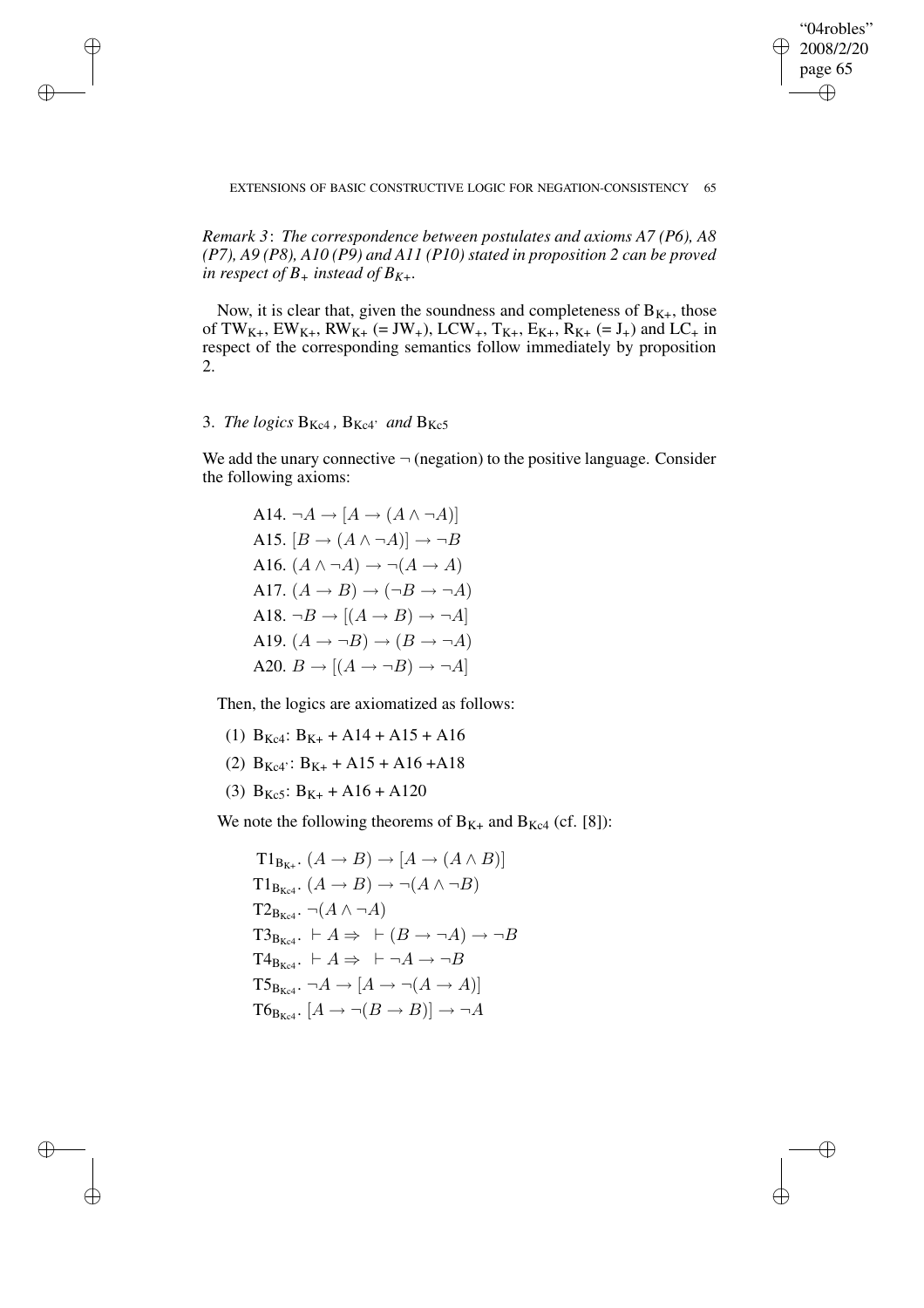## 66 GEMMA ROBLES

Next, we prove the following theorems of  $B_{Kc4}$ :

 $T1_{B_{Kc4}}$ .  $\neg A \rightarrow [A \rightarrow (A \land \neg A)]$ 

*Proof.* By  $T1_{B_{K+}}$ ,

1. 
$$
(A \to \neg A) \to [A \to (A \land \neg A)]
$$

By A18,

$$
2. \neg A \to [(A \to A) \to \neg A]
$$

By 2 and the K rule

 $3. \neg A \rightarrow (A \rightarrow \neg A)$ 

Then,  $T1_{B_{Kc4'}}$  follows by (1) and (3).

Therefore, we have:

*Proposition 3*: *BKc4 is deductively included in BKc4' (but does not include it).*

*Proof.* (1) A14, A15 and A16 are theorems of  $B_{Kc4}$ . (2) MaGIC.  $\Box$ 

Next, we have

 $T2_{B_{Kc4}}$ .  $\neg B \rightarrow [A \rightarrow (A \wedge \neg B)]$ 

*Proof.* By A18 and the K rule,

1.  $\neg B \rightarrow (A \rightarrow \neg B)$ 

By  $T1_{B_{K+}}$ ,

$$
2. (A \to \neg B) \to [A \to (A \land \neg B)]
$$

So,  $T2_{B_{Kc4'}}$  follows by (1) and (2).

✐

✐

 $T3_{B_{Kc4}}$ .  $(A \rightarrow B) \rightarrow (\neg B \rightarrow \neg A)$ 

✐

✐

 $\oplus$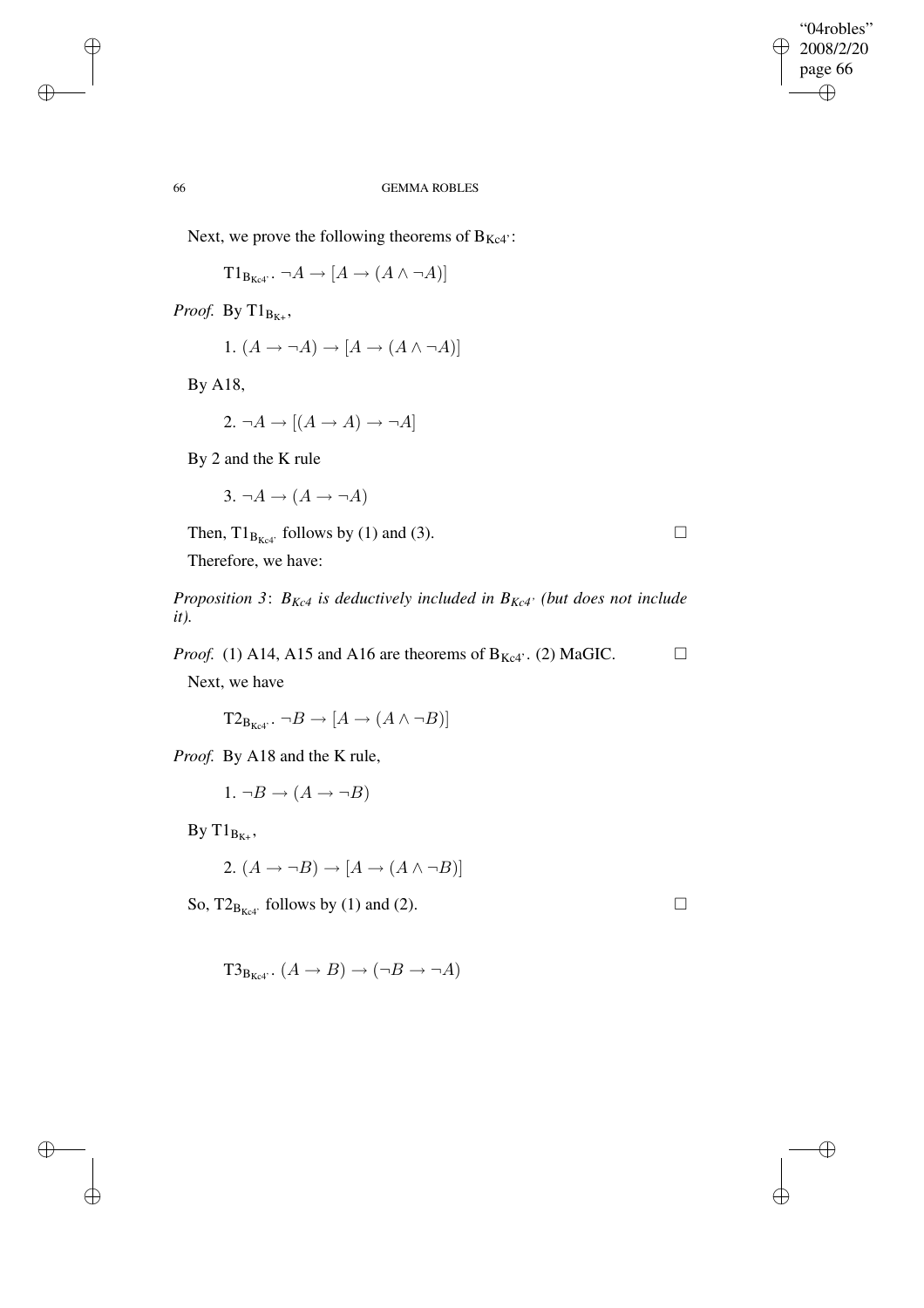✐

EXTENSIONS OF BASIC CONSTRUCTIVE LOGIC FOR NEGATION-CONSISTENCY 67

*Proof.* By A18,

✐

✐

✐

✐

1.  $\neg(A \land \neg B) \rightarrow \lbrack A \rightarrow (A \land \neg B) \rbrack \rightarrow \neg A$ 

By (1) and  $T1_{B<sub>Kc4</sub>}$ ,

2.  $(A \rightarrow B) \rightarrow [(A \rightarrow (A \land \neg B)] \rightarrow \neg A]$ 

So,  $T3_{B_{Kcd}}$  follows by (2) and  $T2_{B_{Kcd}}$ .

 $T4_{B_{Kc4}}$ .  $[B \rightarrow \neg(A \rightarrow A)] \rightarrow [(A \rightarrow B) \rightarrow [A \rightarrow \neg(A \rightarrow A)]]$  $T5_{B_{Kc4}}, T6_{B_{Kc4}}, A18$ 

We note:

*Proposition* 4: Let  $B_{Kc4'}(b) = B_{Kc4} + A17$ . Then,  $B_{Kc4'}(b)$  and  $B_{Kc4'}$  are de*ductively equivalent.*

*Proof.* We have

 $T1_{B_{Kc4}(b)}$ .  $\neg B \rightarrow (A \rightarrow \neg B)$ 

*Proof.* By A14 and A17,

1.  $\neg A \rightarrow [\neg(A \land \neg A) \rightarrow \neg A]$ 

Then,  $T1_{B_{Kc4'(b)}}$  follows by  $T2_{B_{Kc4}}$  and the K rule.

 $T2_{B_{Kc4(b)}}$ .  $\neg B \rightarrow [A \rightarrow (A \wedge \neg B)]$ 

*Proof.* Similar to that of  $T2_{B_{Kc4}}$  with  $T1_{B_{Kc4'(b)}}$ . Finally, we have

 $T3_{B_{Kc4'(b)}}$ .  $\neg B \rightarrow [(A \rightarrow B) \rightarrow \neg A]$ 

*Proof.* By  $T2_{B_{Kc4'(b)}}$  and A17,

$$
1. \neg B \to [\neg (A \land \neg B) \to \neg A]
$$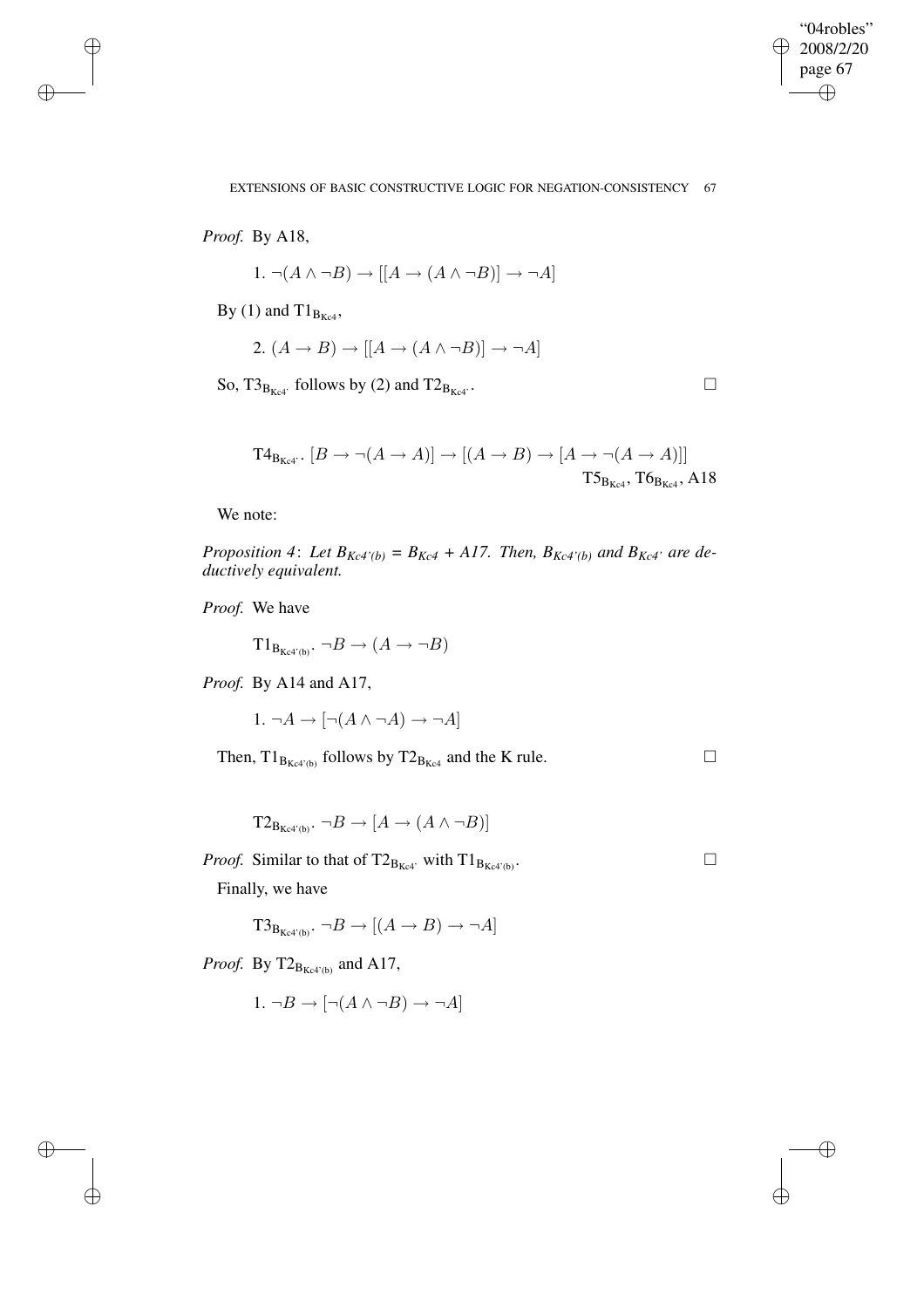✐

## 68 GEMMA ROBLES

Then, the theorem follows by  $T1_{B_{Kc4}}$ .

Thus,  $B_{Kc4}$  can intuitively be described as the result of adding the weak constructive contraposition axioms A17 and A18 to  $B_{Kc4}$ .

We remark the following:

- *Proposition* 5: (1)  $B_{Kc4}$  *and*  $B_{Kc4}$  *are included in*  $B_{Kc5}$  *(but do not include it).*
	- (2)  $B_{Kc4}$  and  $B_{Kc4}$ <sup>*a*</sup> are different logics.
	- (3)  $B_{Kc4}$ ,  $B_{Kc4}$ <sup>*, and*  $B_{Kc5}$  *are well axiomatized in respect of*  $B_{K+}$  *(that is,*</sup> *the negation axioms are, in each case, mutually independent).*

*Proof.* (1) See [8]. (2), (3) by MaGIC. □

We now turn to the semantics. Consider the following postulates

P13. (Rabc &  $c \in S$ )  $\Rightarrow a \in S$ P14.  $a \in S \Rightarrow (\exists x \in S)$ Raax P15.  $(R^2abcd \& d \in S) \Rightarrow (\exists x \in K)(\exists y \in S)(Racz \& Rbxy)$ P16.  $(R^2abcd \& d \in S) \Rightarrow (\exists x \in K)(\exists y \in S)(Rbcx \& Raxy)$ P17.  $(R^2abcd \& d \in S) \Rightarrow (\exists x \in S)R^2acbx$ P18.  $(R^2abcd \& d \in S) \Rightarrow (\exists x \in S)R^2bcax$ 

A  $B_{Kc4}$  *model* is a quadruple  $\langle K, S, R \rangle$  where S is a non-empty subset of K, and K, R and  $\models$  are defined, in a similar way, as in  $B_{K+}$  models, except for the addition of the following clause

(v).  $a \models \neg A$  iff for all  $b, c \in K$ ,  $(Rabc \& c \in S) \Rightarrow b \not\models A$ 

and postulates P13 and P14. Then,  $B_{Kc4'}$  models ( $B_{Kc5}$  models) are, similarly, defined as  $B_{Kc4}$  models, save for the addition of P15, P16 (P17, P18). In the three cases validity is defined in respect of all points of K.

The  $B_{Kc4}$  *canonical model* is the quadruple  $\langle K^C, S^C, R^C, \models^C \rangle$  where  $K^C$ ,  $R^C$  and  $\models^C$  are defined in a similar way to which they are defined in the  $B_{K+}$  canonical model, and  $S^C$  is interpreted as the set of all non-null prime negation-consistent theories. A theory a is *n-inconsistent* (negationinconsistent) iff for some wff  $A, A \wedge \neg A \in a$ . A theory a is *n*-consistent (negation-consistent) iff it is not n-inconsistent (cf. definition 1). The  $B_{Kc4}$ ' *canonical model* and the  $B_{Kc5}$  *canonical model* are defined, similarly, as the  $B_{Kc4}$  canonical model, its items being referred now, of course, to  $B_{Kc4}$  and  $B_{Kc5}$  theories, respectively.

✐

✐

✐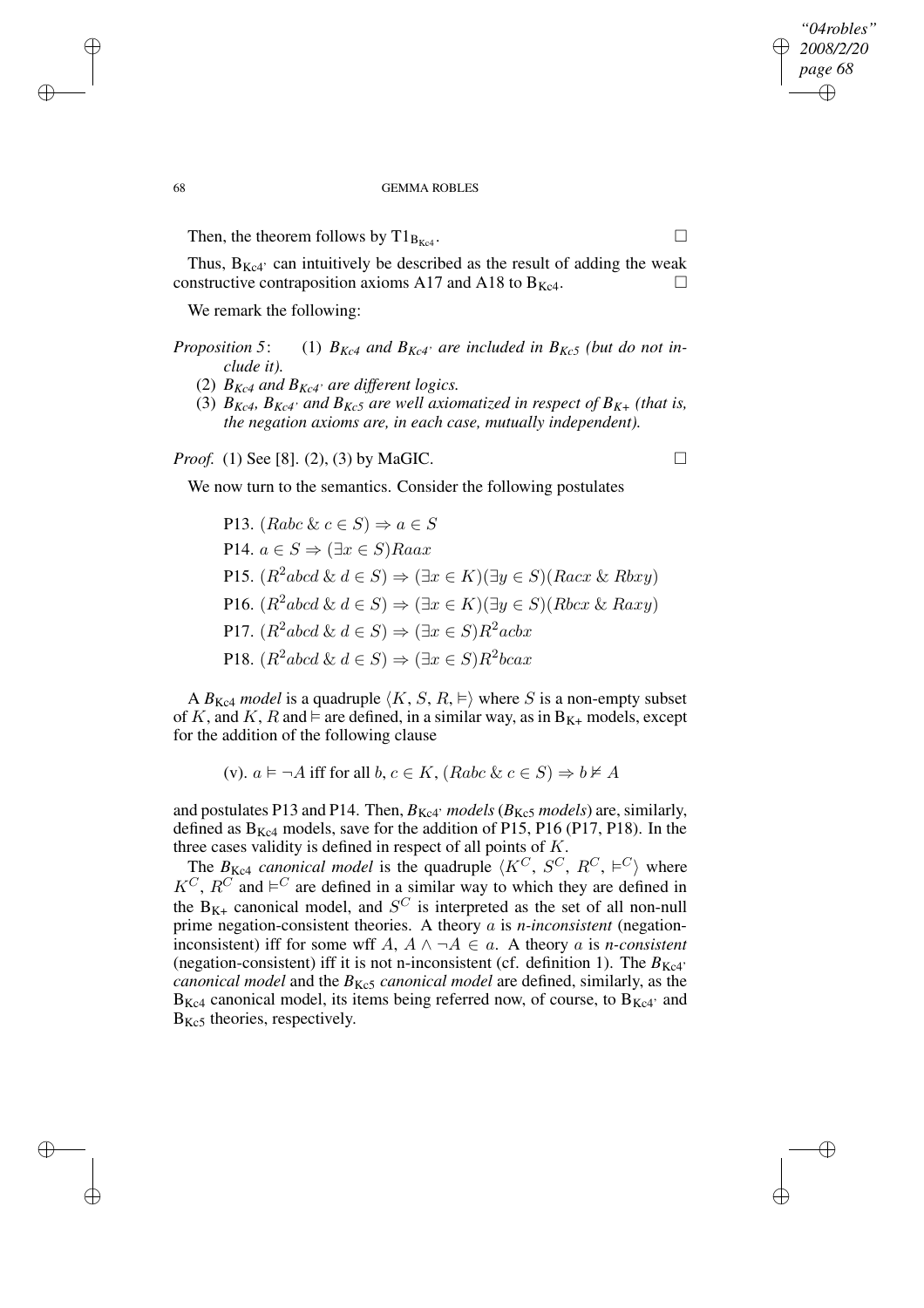✐

*Remark 4*: *Clause (v) is an adaptation of the negation clause characteristic of minimal intuitionistic logic in binary relational semantics. The intuitionistic clause reads*

 $a \vDash \neg A$  *iff*  $(Rab \& b \in S) \Rightarrow b \not\models A$ 

*That is, a formula of the form*  $\neg A$  *is true at point a iff A is false in all consistent points accessible from* a *–'inconsistent' is here understood in the (minimal) intuitionistic way–. So, in ternary relational semantics, the (minimal) intuitionistic clause would be translated as clause (v). That is, a formula of the form* ¬A *is true in point* a *iff* A *is false in all points* b *such that* Rabc *for all consistent points* c *–'consistent' is here understood as n-consistent–.*

Now, we recall that a theory is w-inconsistent iff it contains the negation of a theorem (cf. definition 2 in §1). We prove:

*Proposition 6*: *Let* a *be a BKc4 theory. Then,* a *is n-consistent iff it is winconsistent.*

*Proof.* (1) Suppose that for some wff A,  $A \land \neg A \in \alpha$ . By A16,  $\alpha$  is winconsistent. (2) Suppose that a is w-inconsistent, i.e.,  $\neg A \in \alpha$ , A being a theorem. By the K rule,  $\neg A \rightarrow A$  is a theorem. So,  $A \in \alpha$  and consequently,  $A \wedge \neg A \in a$ .

Therefore, in  $B_{Kc4}$  (and in all logics including it), n-consistency is equivalent to w-consistency.

In [8] it is proved that  $B_{Kc4}$  and  $B_{Kc5}$  are sound and complete in respect of the corresponding semantics defined above. So, we shall prove the soundness and the completeness of  $B_{Kc4}$ .

We first prove a useful proposition stating that n-consistency of theories is preserved when they are extended to prime theories (this proposition is implicitly used in what follows). Let  $B_{K_{+}}$ , be any extension of  $B_{K_{+}}$  in which the rule contraposition

$$
con. \vdash A \to B \Rightarrow \neg B \to \neg A
$$

and

✐

✐

✐

✐

A16.  $(A \land \neg A) \rightarrow \neg(A \rightarrow A)$ 

hold. We note that the following De Morgan law

dm.  $\vdash (\neg A \lor \neg B) \rightarrow \neg (A \land B)$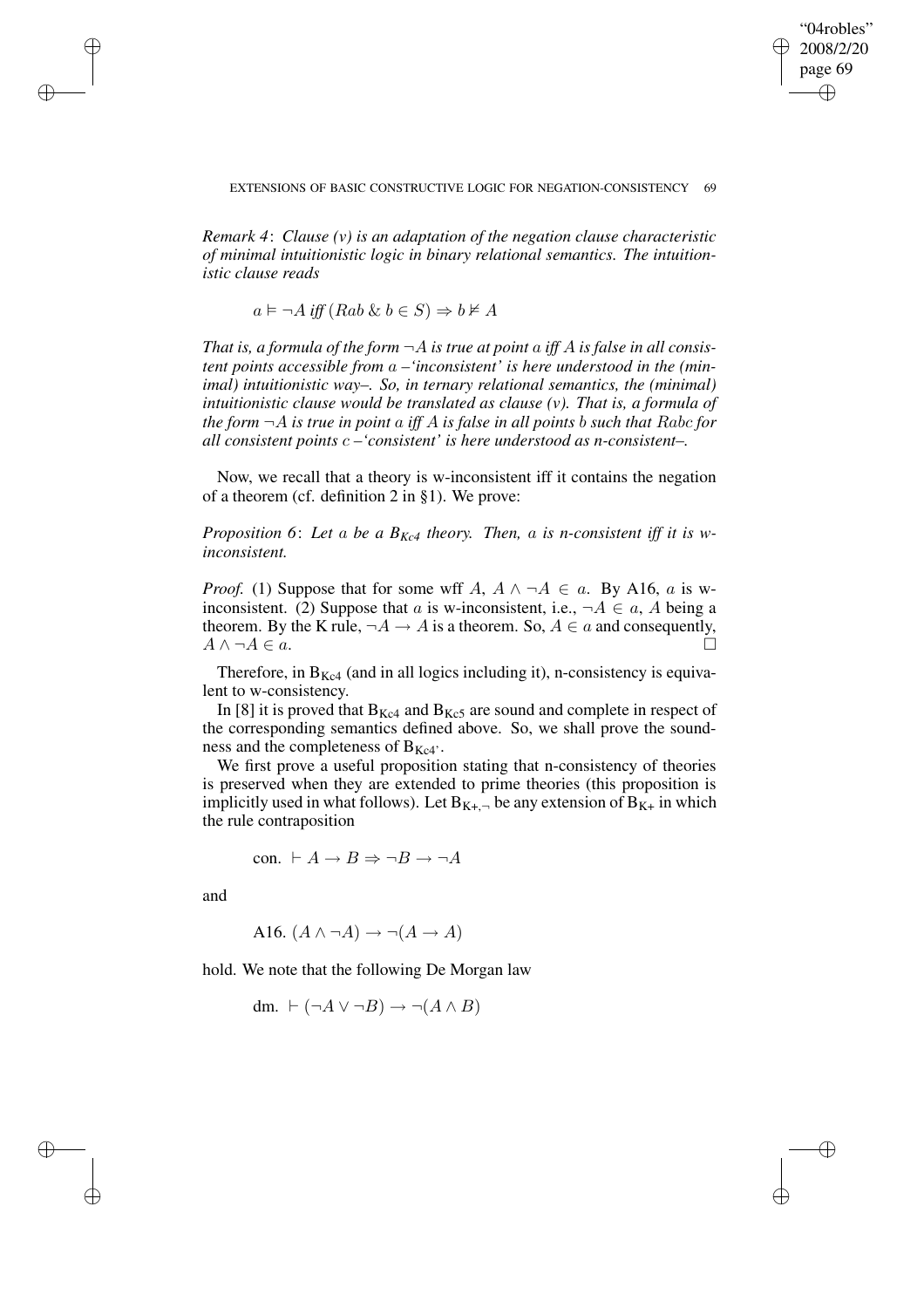✐

#### 70 GEMMA ROBLES

is provable in  $B_{+}$ , (A2, A5, con.). We also remark that con. is provable in  $B_{Kc4}$  (cf. [8]).

We have

*Proposition* 7: Let a be a  $B_{K<sub>+</sub>}-n$ -consistent theory. Then, there is some *prime n*-consistent theory x such that  $a \subseteq x$ .

*Proof.* Define from a a maximal n-consistent theory x such that  $a \subseteq x$ . If x is not prime, then  $A \lor B \in x$ ,  $A \notin x$ ,  $B \notin x$  for some wff A, B. Define the theories  $[x, A] = \{C \mid \exists D[D \in x \& \vdash_{B_{+, \neg}} (A \land D) \rightarrow C] \},$  $[x, B] = \{C \mid \exists D[D \in x \& \vdash_{B_{+, \neg}} (B \wedge D) \rightarrow C] \}$  that strictly include x. By the maximality of x, [x, A] and [x, B] are n-inconsistent. So,  $C \land \neg C \in x$ ,  $D \land \neg D \in x$  for some wff C, D. By definitions,  $\vdash_{\mathbf{B}_{+,\neg}} (A \land G) \to (C \land \neg C)$ ,  $\vdash_{\mathbf{B}_{+,-}} (B \wedge G') \rightarrow (D \wedge \neg D)$  for  $G, G' \in \mathcal{X}$ . By A16,  $\vdash_{\mathbf{B}_{+,-}} (A \wedge G) \rightarrow$  $\neg(C \rightarrow C), \vdash_{B_{+,-}} (\dot{B} \wedge G') \rightarrow \neg(D \rightarrow D)$ . Then, by  $B_+, \vdash_{B_{+,-}} [(A \vee B) \wedge$  $(G \wedge G')$   $\rightarrow$   $\neg\neg(\hat{C} \rightarrow C) \vee \neg(\hat{D} \rightarrow D)$ . As  $(A \vee B) \wedge (G \wedge G') \in x$ ,  $\neg(C \to C) \lor \neg(D \to D) \in x$ . By dm.,  $\neg[(C \to C) \land (D \to D)] \in x$ , but  $\vdash_{\mathbf{B}_{+},\neg} (C \to C) \land (D \to D)$  by A1 and Adj. Therefore, x is n-inconsistent by proposition 6, which is impossible. Consequently, x is prime.  $\Box$ 

Thus, in any logic including  $B_{K+}$  plus con. and A16, n-consistent theories can be extended to prime n-consistent theories.

We prove

*Proposition* 8: *Given the logic*  $B_{Kc4}$  *and*  $B_{Kc4}$  *semantics,* 

- (1) *P15 is the corresponding postulate to A17, and*
- (2) *P16 is the corresponding postulate to A18.*

*Proof.* We prove, e.g., case 2. The proof of case 1 is similar.

*A17 is*  $B_{Kc4}$ ' *valid*: Suppose  $a \models \neg B$ ,  $a \not\vDash (A \rightarrow B) \rightarrow \neg A$  for wff A, B and  $a \in K$  in some model. So,  $b \models A \rightarrow B$ ,  $d \models A$  for  $b, c, d \in K$ and  $e \in S$  such that Rabc and Rcde. By d2,  $R^2abde$ , and by P16,  $Rbdz$ and Razu for  $z \in K$  and  $u \in S$ . On the other hand, by  $a \models \neg B$ , (Raxy  $\& y \in S$   $\Rightarrow x \not\models B$  for all  $x \in K$  and  $y \in S$ . So,  $z \not\models B$ . But  $z \models B$  $(b \vDash A \rightarrow B, Rbdz, d \vDash A).$ 

*P16 holds canonically*: it follows immediately from the following lemma:

*Lemma* 1: Let a, b, c be non-null elements in  $K<sup>T</sup>$  and d a non-null *n*- $\frac{1}{2}$  *consistent member in*  $K^T$  *such that*  $R^{T2}$ *abcd. Then, there are non-null* x *in*  $K^T$  and some non-null n-consistent y in  $K^T$  such that  $R^T$  bcx and  $R^T$  axy.

✐

✐

✐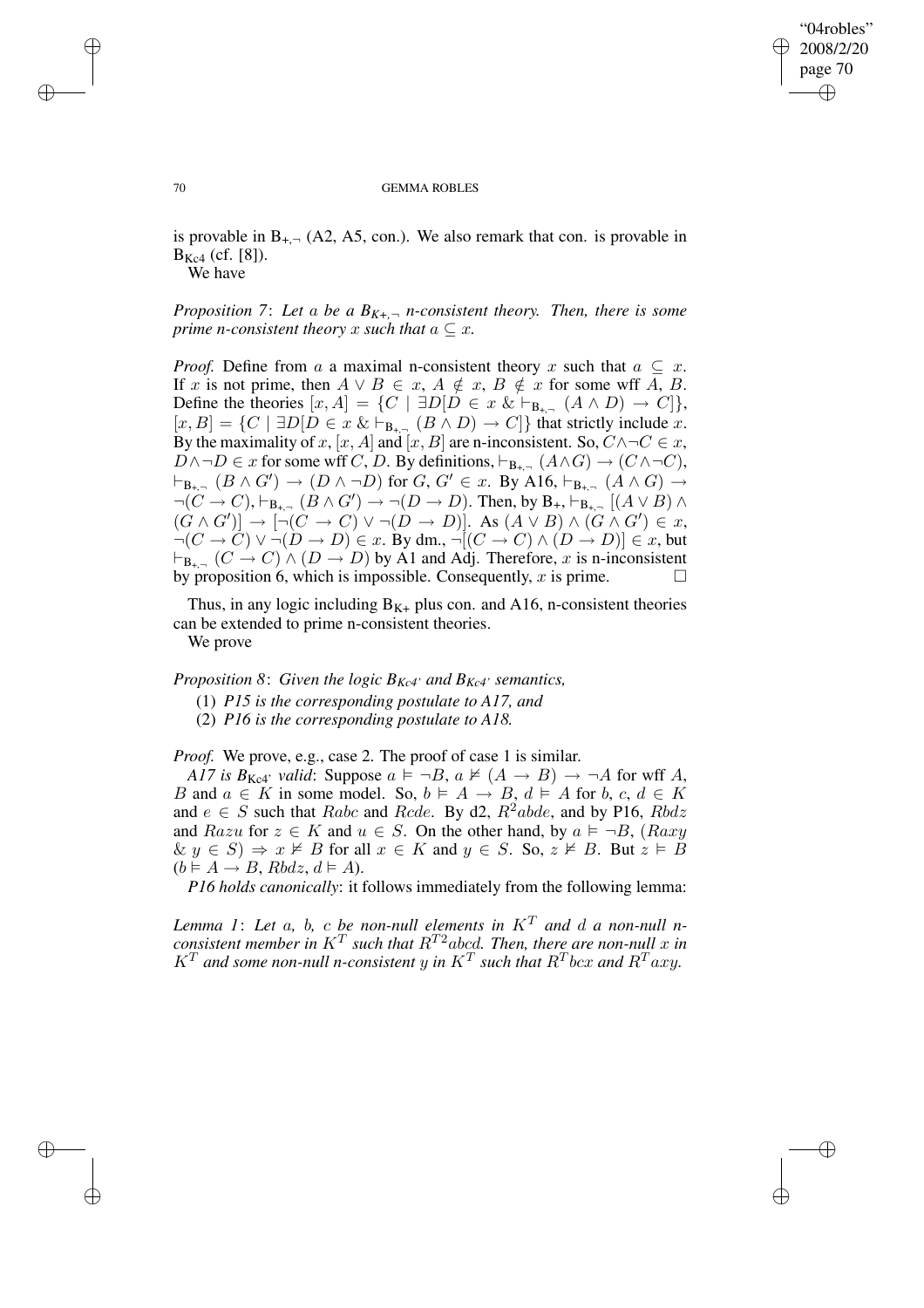## EXTENSIONS OF BASIC CONSTRUCTIVE LOGIC FOR NEGATION-CONSISTENCY 71

*"04robles" 2008/2/20 page 71*

✐

 $\Box$ 

✐

✐

✐

*Proof.* Let a, b, c be non-null elements in  $K^T$  and d a n-consistent element in  $K^T$  such that  $R^{T2}abcd$ , i.e., by d2,  $R^Tabz$  and  $R^Tzcd$  for some  $z \in K^T$ . Define the non-null theories  $x = {B | \exists A[A \rightarrow B \in b \& A \in c]}, y = {B |}$  $\exists A[A \rightarrow B \in a \& A \in x]$  such that  $R^T$ *bcx* and  $R^T$ *axy.* We prove that y is n-consistent. Suppose it is not. Then,  $\neg A \in y$ , A being a theorem (cf. proposition 6). So,  $\overline{B} \to \neg A \in a$ ,  $C \to B \in b$  for some wff B and  $C \in c$ . As A is a theorem, by T3<sub>B<sub>Kc4</sub>,  $\neg B \in a$ . By A18,  $(C \rightarrow B) \rightarrow \neg C \in a$ . So,</sub>  $\neg C \in z$  ( $R^T$ abz), whence, by A14,  $C \rightarrow (C \land \neg C) \in z$  and consequently,  $C \wedge \neg C \in d \left( R^T z c d, C \in c \right)$ , contradicting the n-consistency of d.  $\square$ 

Now, given the soundness and completeness of  $B_{Kc4}$ , by proposition 8, it follows:

*Theorem* 5: (soundness and completeness of  $B_{Kc4}$ )  $\vdash_{B_{Kc4}} A$  *iff*  $\models_{B_{Kc4}} A$ .

# 4. *The logic* BKc4<sup>F</sup> *and its extensions*

✐

✐

✐

✐

We add the propositional falsity constant  $F$  to the positive language together with the definition

 $D\neg: \neg A \leftrightarrow A \rightarrow F$ 

Now, consider the following axioms:

A21.  $F \rightarrow (A \rightarrow F)$ A22.  $[A \wedge (A \rightarrow F)] \rightarrow F$ A23.  $(A \rightarrow B) \rightarrow [(B \rightarrow F) \rightarrow (A \rightarrow F)]$ A24.  $(B \to F) \to [(A \to B) \to (A \to F)]$ A25.  $[A \rightarrow (B \rightarrow F)] \rightarrow [B \rightarrow (A \rightarrow F)]$ A26.  $B \to [[A \to (B \to F)] \to (A \to F)]$ 

Then, the following logics are defined:

- (1)  $B_{Kc4F}$ :  $B_{K+}$  + A21 + A22
- (2)  $B_{Kc4F'}$ :  $B_{K+}$  + A21 + A22 + A24
- (3)  $B_{Kc5F}$ :  $B_{K+} + A22 + A26$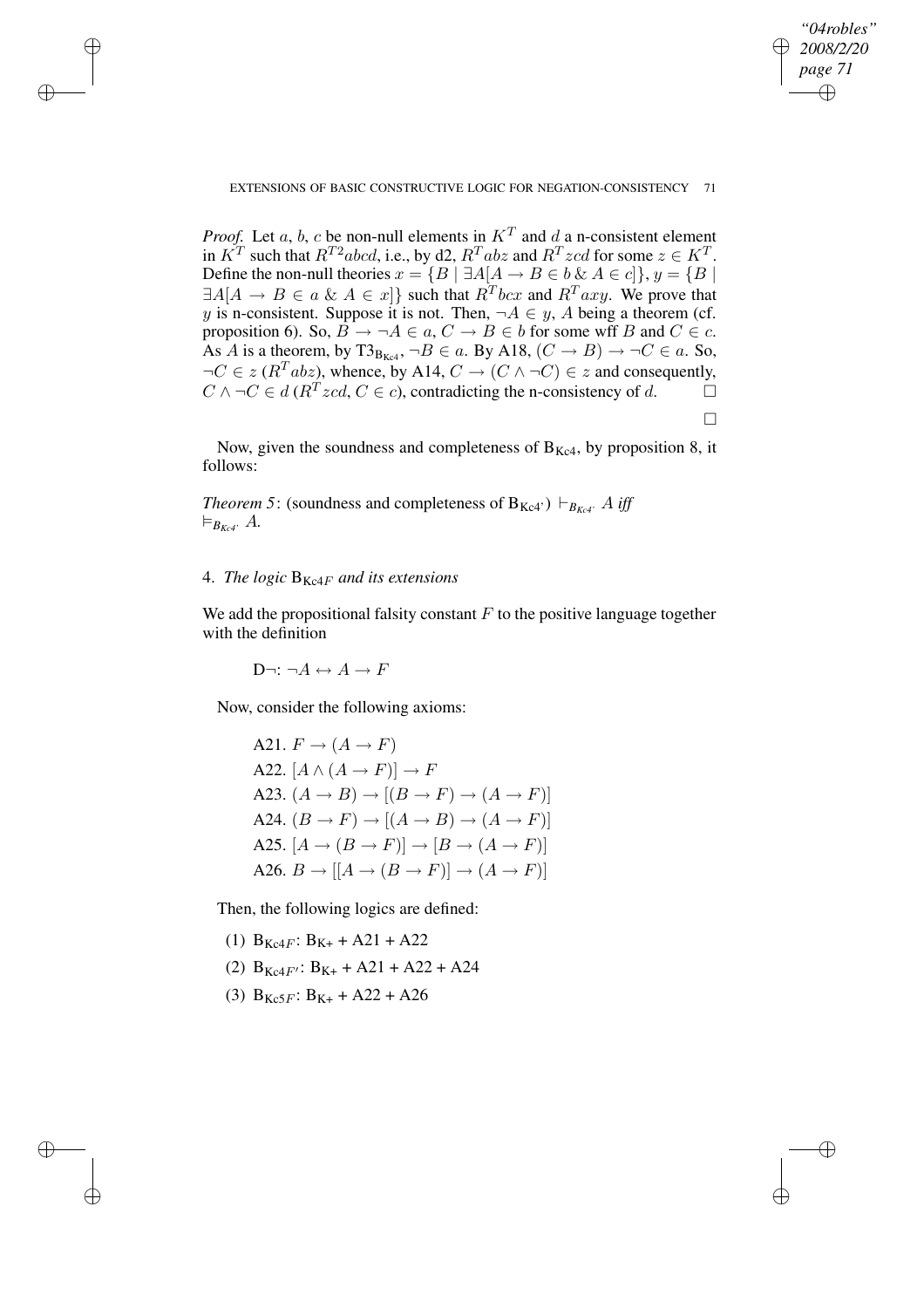✐

### 72 GEMMA ROBLES

*Remark 6*: *The logic BKcr is the main logic defined in [11]. It is axiomatized by adding to*  $B_{K+}$  *A23, A24 and the special law of reductio in the form* [*A*  $\rightarrow$  $(A \rightarrow F)] \rightarrow (A \rightarrow F)$ *. We note that*  $B_{Kcr}$  *is deductively included in (but does not include*)  $B_{Kc4F}$ .

We shall prove that  $B_{Kc4F}$  and  $B_{Kc4F}$ ,  $B_{Kc4F}$  and  $B_{Kc4}$ , and  $B_{Kc5F}$  and  $B_{Kc5}$  are definitionally equivalent. So, the relations between the logics stated in proposition 5 hold correspondingly for the definitionally equivalent logics defined with the falsity constant. Moreover, we remark that  $B_{Kc4F}$ ,  $B_{Kc4F'}$ and  $B_{Kc5F}$  are well axiomatized in respect of  $B_{K+}$  (MaGIC, cf. proposition 5).

We now define the semantics (cf. [5]). A  $B_{Kc4F}$  model is a quadruple  $\langle K, S, R, \vDash \rangle$  where K, S, R and  $\vDash$  are defined, in a similar way, as in a  $B_{Kc4}$  model, postulates P13 and P14 hold, but clause (v) is substituted by the clauses

$$
(vi). (a \le b \& a \vDash F) \Rightarrow b \vDash F
$$

and

(vii). 
$$
a \models F
$$
 iff  $a \notin S$ 

Then,  $B_{Kc4F}$  *models* ( $B_{Kc5F}$  *models*) are defined similarly as  $B_{Kc4F}$  modelssave for the addition of P15 and P16 (P17, P18). In the three cases validity is defined in respect of all points of K.

Next, the  $B_{Kc4F}$  *canonical model* cf. [5]) is the quadruple  $\langle K^C, S^C, R^C,$  $\models^C$  where  $K^C$ ,  $R^C$  and  $\models^C$  are defined in a similar way to which they are defined in the B<sub>Kc4</sub> (or B<sub>K+</sub>) canonical model, and  $S^{\tilde{C}}$ , as before, is the set of all non-null prime consistent theories, but now a theory is *consistent* iff  $F \notin a$  (a theory a is *inconsistent* iff  $F \in a$ ). The  $B_{Kc4F}$  *canonical model* and the  $B_{Kc5F}$  *canonical model* are defined similarly, but with its items referred to  $B_{Kc4F}$  theories and  $B_{Kc5F}$  theories, respectively.

We prove:

*Proposition* 9: Let a be a  $B_{Kc4F}$  theory. Then, a is inconsistent iff a is n*inconsistent.*

*Proof.* (1) Let  $F \in a$ . As  $\neg F$  is a theorem (A1, D $\neg$ ),  $F \wedge \neg F \in a$ . Suppose  $A \land \neg A \in a$  for some wff A. Then,  $F \in a$  by A22.

Therefore, in  $B_{Kc4F}$  (and in all logics included in it), consistency (understood as the absence of  $F$ ) and n-consistency are equivalent.

✐

✐

✐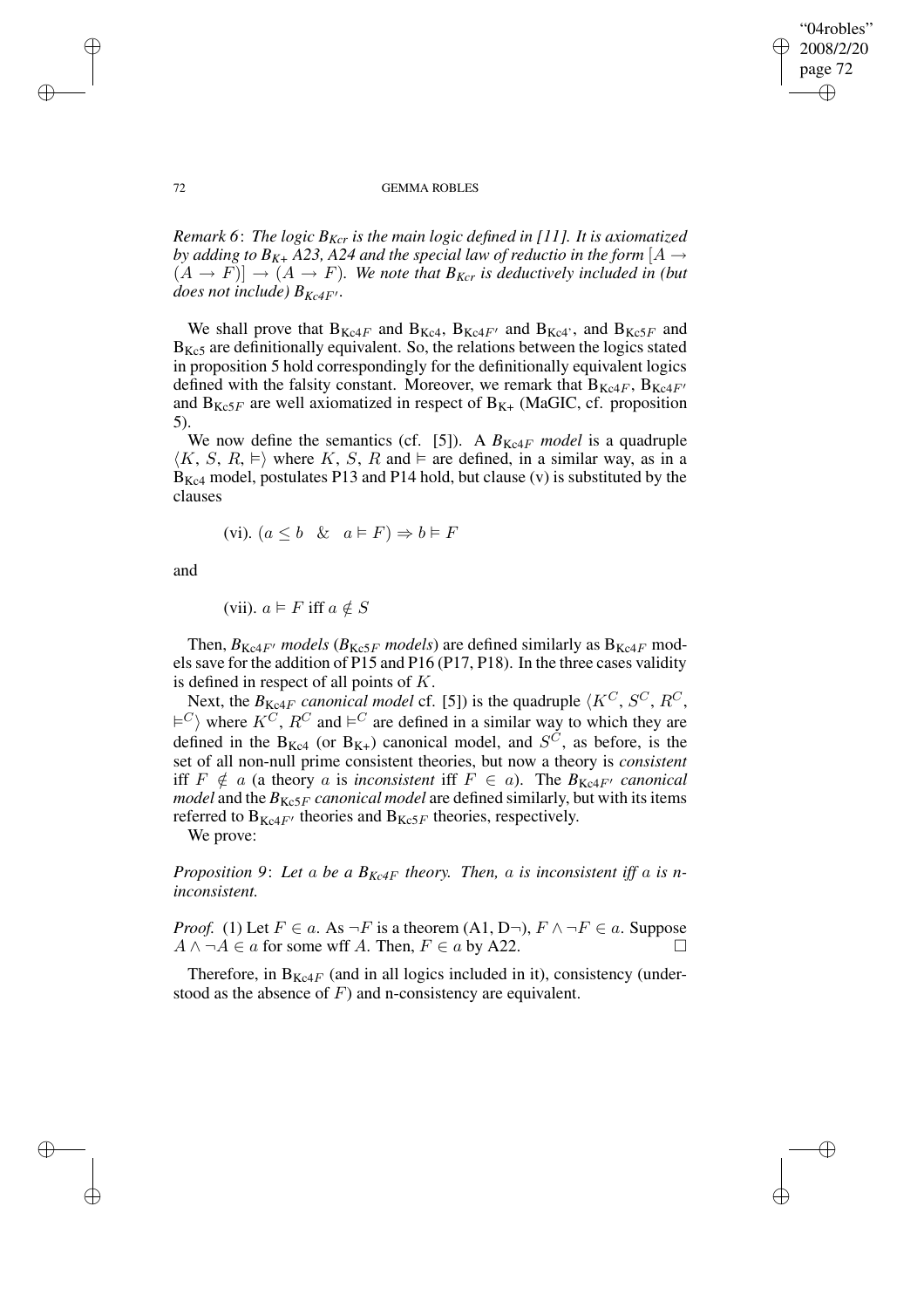✐

Now, in [5] it is proved that  $B_{Kc4F}$  is sound and complete in respect of the semantics defined above. So, we shall prove the soundness and completeness of  $B_{Kc4F'}$  and  $B_{Kc5F}$ .

As in the case of  $B_{Kc4}$ , a proposition on the preservation of consistency in building prime theories is provable. Let  $B_{+F}$  be the result of extending the positive language of  $B_+$  with the propositional falsity constant  $F$ , no new axioms, however, being added. We have:

*Proposition 10*: *Let* a *be a consistent B+,*<sup>F</sup> *theory. Then, there is some prime consistent theory* x *such that*  $a \subseteq x$ .

*Proof.* Define from a a maximal consistent theory x such that  $a \subseteq x$ . If x is not prime, then  $A \lor B \in x$ ,  $A \notin x$ ,  $B \notin x$  for some wff A, B. Define, similarly, as in proposition 7 the theories  $[x, A]$  and  $[x, B]$  strictly including x. Then,  $[x, A]$  and  $[x, B]$  are inconsistent, i.e.,  $F \in [x, A]$ ,  $F \in [x, B]$ whence, by definitions,  $\vdash_{B_{+,F}} (A \wedge C) \rightarrow F$ ,  $\vdash_{B_{+,F}} (B \wedge C') \rightarrow F$  for  $C \in x, C' \in x$ . Then,  $F \in x$  (cf. proposition 7), which is impossible. Therefore,  $x$  is prime.

Thus, in any logic including  $B_{+F}$ , consistent theories can be extended to prime consistent theories.

We now prove

✐

✐

✐

✐

*Proposition* 11: *Given the logic*  $B_{Kc4F}$  *and*  $B_{Kc4F}$  *semantics,* P15, P16, P17 *and P18 are the corresponding postulates to A23, A24, A25 and A26, respectively.*

*Proof.* We prove, e.g., that P18 is the corresponding postulate to A26. The rest of the cases are proved similarly and are left to the reader.

*A26 is*  $B_{Kc4F}$  *valid*: suppose  $a \models B$ ,  $a \not\vDash [A \rightarrow (B \rightarrow F)] \rightarrow (A \rightarrow F)$ for wff A, B and  $a \in K$  in some model. Then,  $b \models A \rightarrow (B \rightarrow F)$ ,  $d \models A$ ,  $e \not\vDash F$  for a, b, c, d,  $e \in K$  such that Rabc and Rcde. By d2,  $R^2abde$ , and as  $e \in S$ , by P18, Rbdx and Rxay for  $x \in K$  and  $y \in S$ . So,  $x \models B \rightarrow F$ and then,  $y \in F$ , i.e.,  $y \notin S$  (clause (vii)), a contradiction.

*P18 holds canonically*: It follows immediately from the following lemma:

*Lemma* 2: Let a, b, c be non-null members in  $K<sup>T</sup>$  and d a non-null consistent *member* in  $K^T$  *such that*  $R^{T2}$ *abcd. Then, there are non-null* y in  $K^T$  *and* non-null consistent  $x$  in  $K^T$  such that  $R^T$ bcy and  $R^T$ yax, i.e.,  $R^{T2}$ bcax.

*Proof.* Suppose non-null a, b, c in  $K^T$  and non-null consistent d in  $K^T$  such that  $R^{T2}abcd$ , i.e.,  $R^{T}abz$  and  $R^{T}zcd$  for some (non-null)  $z \in K^{T}$ . Define the non-null theories  $y = \{B \mid \exists A[A \rightarrow B \in b \& A \in c]\}, x = \{B \mid$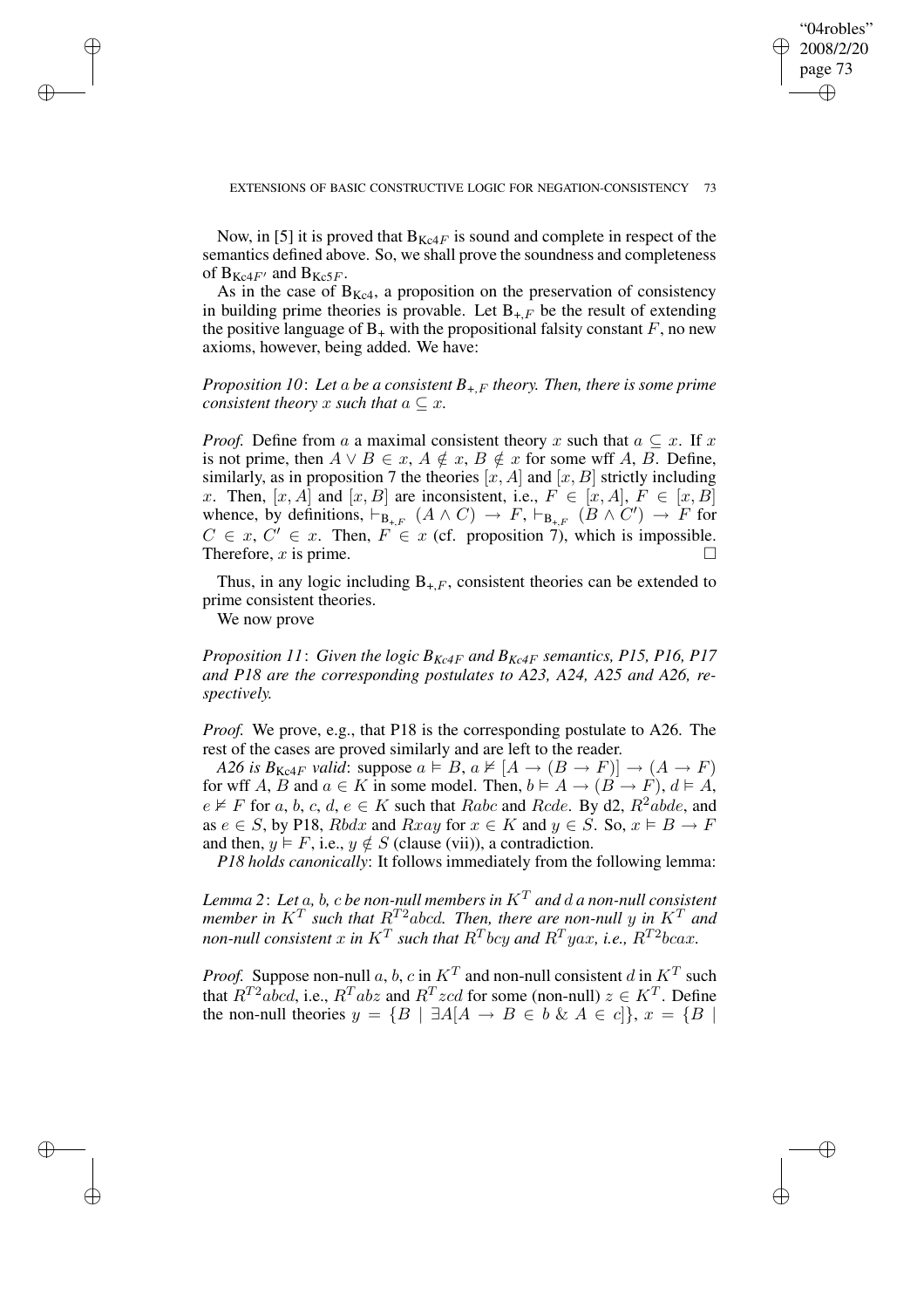$\Box$ 

✐

✐

### 74 GEMMA ROBLES

 $\exists A[A \rightarrow B \in y \& A \in a]$ } such that  $R^T b c y$  and  $R^T y a x$ . We prove that x is consistent. Suppose it is not. Then,  $F \in \mathcal{X}$ . So,  $B \to (A \to F) \in b$  for some  $A \in a$ ,  $B \in \mathcal{C}$ . By A26,  $[B \to (A \to F)] \to (B \to F) \in a$ . So,  $B \to F \in z$  ( $R^T$ abz) and so,  $F \in d \left( R^T z c d \right)$ , contradicting the consistency of d.

Now, given the soundness and completeness of  $B_{Kc4F}$ , by proposition 11, it follows:

*Theorem* 7: (soundness and completeness of  $B_{Kc4F}$  and  $B_{Kc5F}$ )

- $(1)$   $\vdash_{B_{Kc4F'}} A$  iff  $\models_{B_{Kc4F'}} A$  $(2)$   $\vdash_{B_{Kc5F}} A$  *iff*  $\models_{B_{Kc5F}} A$
- 5. *The definitional equivalence between*  $B_{Kc4}$  *and*  $B_{Kc4}$  *and their respective extensions*

Firstly, we introduce F by definition in  $B_{Kc4}$  (cf. [5]). Note that for any formulas A, B,  $\neg(A \rightarrow A)$  and  $\neg(B \rightarrow B)$  are equivalent by T4<sub>B<sub>Kc4</sub>. Then,</sub> we state:

Let  $A$  be a wff. Then,

 $DF: F \leftrightarrow \neg(A \rightarrow A)$ 

That is, F replaces any wff of the form  $\neg(A \rightarrow A)$  (note that the defining formula does not depend on the choice of A). We note:

*Proposition* 12: Let a be a  $B_{Kc4}$  *theory. Then,* a *is n*-*inconsistent iff for some*  $wffA, \neg(A \rightarrow A) \in a$ .

## *Proof.* Proposition 6. □

Therefore, in  $B_{Kc4}$  (and in all logics including it) a theory is n-inconsistent iff it contains F as defined above. More precisely, in  $B_{Kc4}$  (and in all logics included in it) a theory is n-inconsistent iff it is w-inconsistent iff it contains  $F$  (cf. propositions 6 and 12).

Next, we turn to the proof of the definitional equivalence. We shall understand the notion as 'definitional equivalence via translations' (see, e.g., [6]). We have to prove the following two propositions (cf. [2]):

*Proposition* 13: (1)  $B_{Kc4F} \subseteq B_{Kc4} \cup \{DF\}$ (2)  $B_{Kc4} ⊆ B_{Kc4F} ∪ {D¬}$ 

✐

✐

✐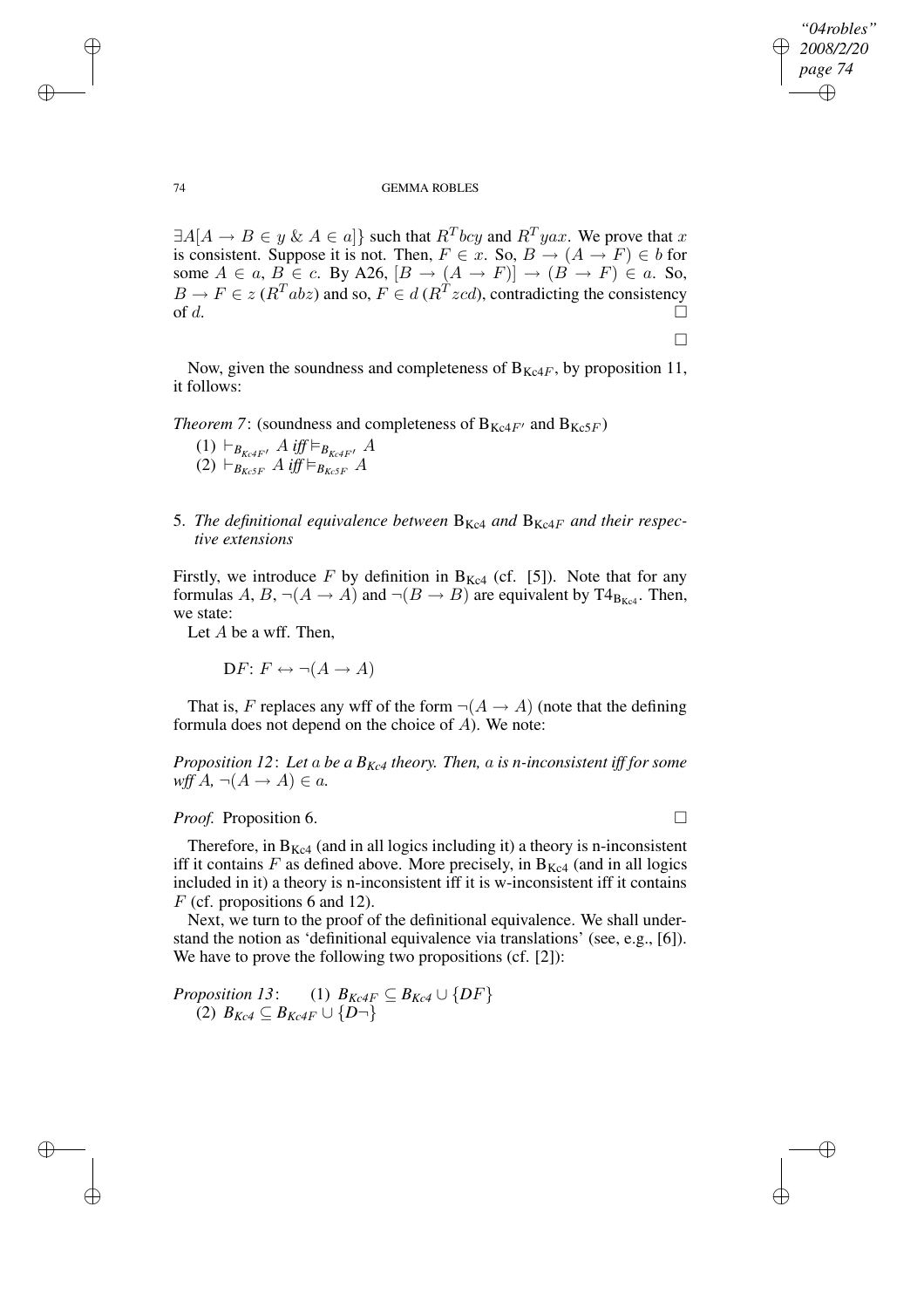$\Box$ 

 $\Box$ 

✐

✐

### EXTENSIONS OF BASIC CONSTRUCTIVE LOGIC FOR NEGATION-CONSISTENCY 75

*Proposition 14:* (1) 
$$
D \neg
$$
 is provable in  $B_{Kc4} \cup \{DF\}$   
(2) *DF* is provable in  $B_{Kc4F} \cup \{D \neg\}$ 

Propositions 13 and 14 are proved in [5]. So, in order to prove the definitional equivalence between  $B_{Kc4'}$  and  $B_{Kc4F'}$ ,  $B_{Kc5}$  and  $B_{Kc5F}$ , it suffices to prove propositions 15 and 16 that follow:

*Proposition 15*: (1) 
$$
B_{Kc4'} \subseteq B_{Kc4F'} \cup \{D-\}
$$
  
(2)  $B_{Kc4F'} \subseteq B_{Kc4'} \cup \{DF\}$ 

*Proof.*

✐

✐

✐

✐

(1) A18= A24, by D
$$
\neg
$$
.  
(2) T4<sub>B<sub>Kc4</sub></sub> = A24, by D*F*.

*Proposition 16*: (1)  $B_{Kc5} \subseteq B_{Kc5F} \cup \{D^-\}$ (2)  $B_{Kc5F}$  ⊆  $B_{Kc5}$  ∪ {DF}

*Proof.*

- (1) A20= A26, by D $\neg$ .
- (2) Firstly, we note that  $B \to \{[A \to [B \to \neg(A \to A)]] \to [A \to$  $\neg(A \rightarrow A)]$  is a theorem of B<sub>Kc5</sub> by A20, T5<sub>B<sub>Kc4</sub> and T6<sub>BKc4</sub>. Then,</sub> this theorem is equivalent to A26, by DF.

## 6. *Strengthening the positive logic*

We take up again the extensions of  $B_{K+}$  defined in §2. Now, negation can be introduced in these logics in a similar way to which it was introduced in  $B_{K+}$ . Thus, the following logics can be defined:

- (1) TW<sub>Kc4</sub>, EW<sub>Kc4</sub>, RW<sub>Kc4</sub> (= JW<sub>c4</sub>), LCW<sub>c4</sub>
- (2) TW<sub>Kc4</sub>', EW<sub>Kc4</sub>', RW<sub>Kc4</sub>' (= JW<sub>c4</sub>'), LCW<sub>c4</sub>'
- (3) TW<sub>Kc5</sub>, EW<sub>Kc5</sub>, RW<sub>Kc5</sub> (= JW<sub>c5</sub>), LCW<sub>c5</sub>
- (4)  $T_{Kc4}$ ,  $E_{Kc4}$ ,  $R_{Kc4}$  (=  $J_{c4}$ ), LC<sub>c4</sub>
- (5)  $T_{Kc4}$ ',  $E_{Kc4}$ ',  $R_{Kc4}$ ' (=  $J_{c4}$ '),  $LC_{c4}$ '
- (6)  $T_{Kc5}$ ,  $E_{Kc5}$ ,  $R_{Kc5}$  (= J<sub>c5</sub>), LC<sub>c5</sub>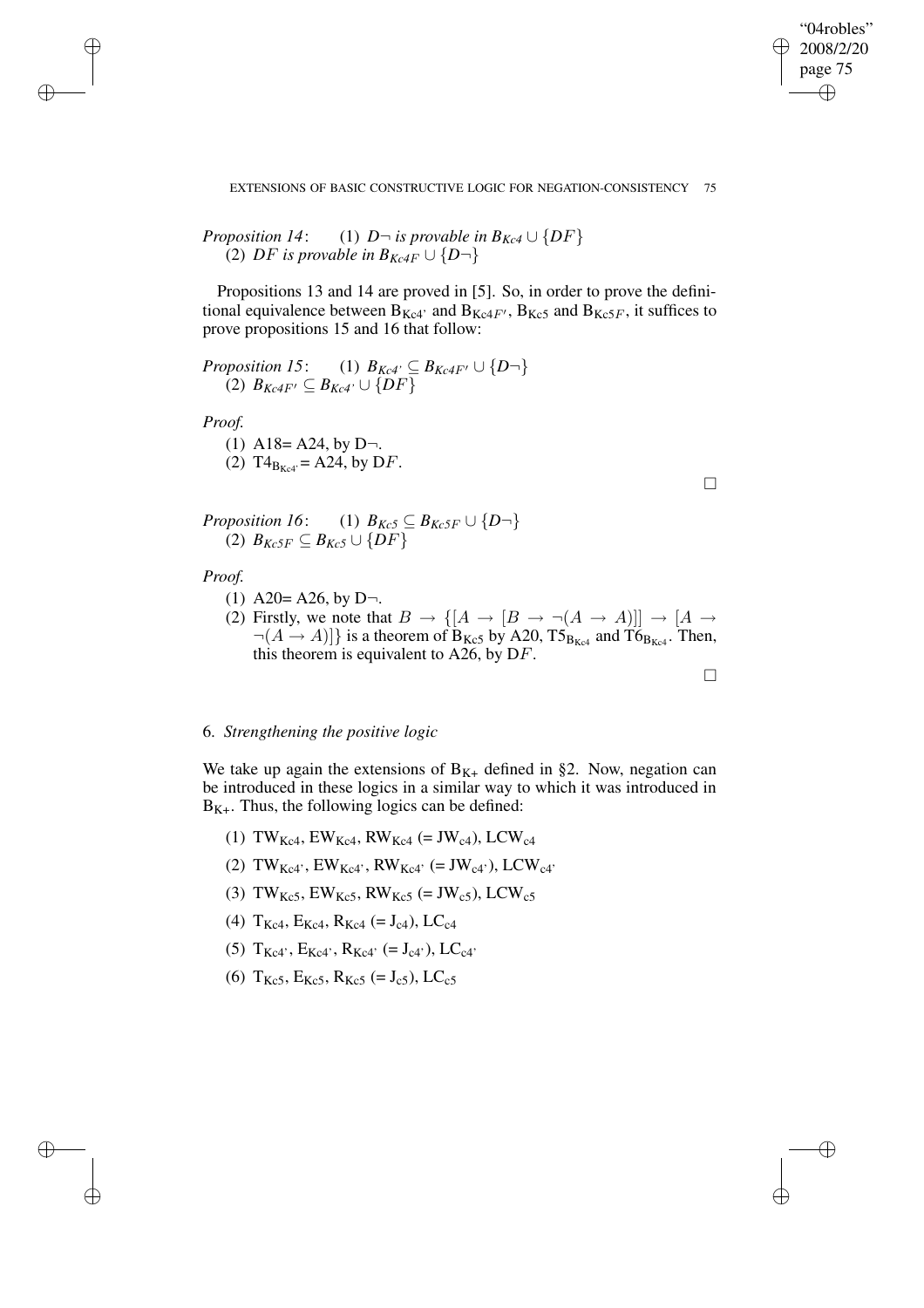## "04robles" 2008/2/20 page 76 ✐ ✐

### 76 GEMMA ROBLES

It is clear that, given propositions 13-16, the logics definitionally equivalent to those in groups 1-6, can be defined:

- 1'. TW<sub>Kc4F</sub>, EW<sub>Kc4F</sub>, RW<sub>Kc4F</sub> (= JW<sub>c4F</sub>), LCW<sub>c4F</sub>
- 2'. TW<sub>Kc4F'</sub>, EW<sub>Kc4F'</sub>, RW<sub>Kc4F'</sub> (= JW<sub>c4F'</sub>), LCW<sub>c4F'</sub>
- 3'. TW<sub>Kc5F</sub>, EW<sub>Kc5F</sub>, RW<sub>Kc5F</sub> (= JW<sub>c5F</sub>), LCW<sub>c5F</sub>
- 4'.  $T_{Kc4F}$ ,  $E_{Kc4F}$ ,  $R_{Kc4F}$  (=  $J_{c4F}$ ),  $LC_{c4F}$
- 5'.  $T_{Kc4F}$ ,  $E_{Kc4F}$ ,  $R_{Kc4F}$  (=  $J_{c4F}$ ),  $LC_{c4F}$
- 6'.  $T_{Kc5F}$ ,  $E_{Kc5F}$ ,  $R_{Kc5F}$  (=  $J_{c5F}$ ),  $LC_{c5F}$

We prove some propositions on the relations between these logics:

*Proposition 17*: *TWKc4 and TWKc4' are deductively equivalent logics. So,*  $EW_{Kc4}$  and  $EW_{Kc4}$ , RW<sub>Kc4</sub> (= JW<sub>c4</sub>) and RW<sub>Kc4</sub>, (= JW<sub>c4</sub>) and LCW<sub>c4</sub> and LCW<sub>c4</sub>',  $T_{Kc4}$  and  $T_{Kc4}$ ',  $E_{Kc4}$  and  $E_{Kc4}$ ',  $R_{Kc4}$  (=  $J_{c4}$ ) and  $R_{Kc4}$ ' (=  $J_{c4}$ ') and *LCc4 and LCc4'are deductively equivalent logics.*

*Proof.* A17 is derivable by A8, A14 and A15; A18 is derivable by A7, A14 and A15.  $\Box$ 

*Proposition* 18:  $RW_{Kc4}$  (=  $JW_{c4}$ ) and  $RW_{Kc5}$  (=  $JW_{c5}$ ) and  $LCW_{c4}$  and *LCW*<sub>c5</sub> are *deductively equivalent logics. So,*  $R_{Kc4}$  (=  $J_{c4}$ ) *and*  $R_{Kc5}$  (=  $J_{c5}$ ) *and LCc4 and LCc5 are deductively equivalent logics.*

*Proof.* Firstly, note that A17 and A18 are derivable. Next, by A11 and A17,

1.  $A \rightarrow \lceil \neg A \rightarrow \neg (A \rightarrow A) \rceil$ 

By 1 and  $T6_{B_{K+4}}$ ,

✐

✐

✐

✐

2.  $A \rightarrow \neg\neg A$ 

Then, A19 and A20 are easily provable with, respectively, A17 and A18 together with introduction of double negation  $(2)$ .

*Proposition 19*: *EKc4 and EKc5 are different logics, the former being included in the latter. So, TKc4 and TKc5, EWKc4 and EWKc5 and TWKc4 and TWKc5 are different logics, the first member of each pair being included in the second.*

*Proof.* By proposition 5 and MaGIC. □

✐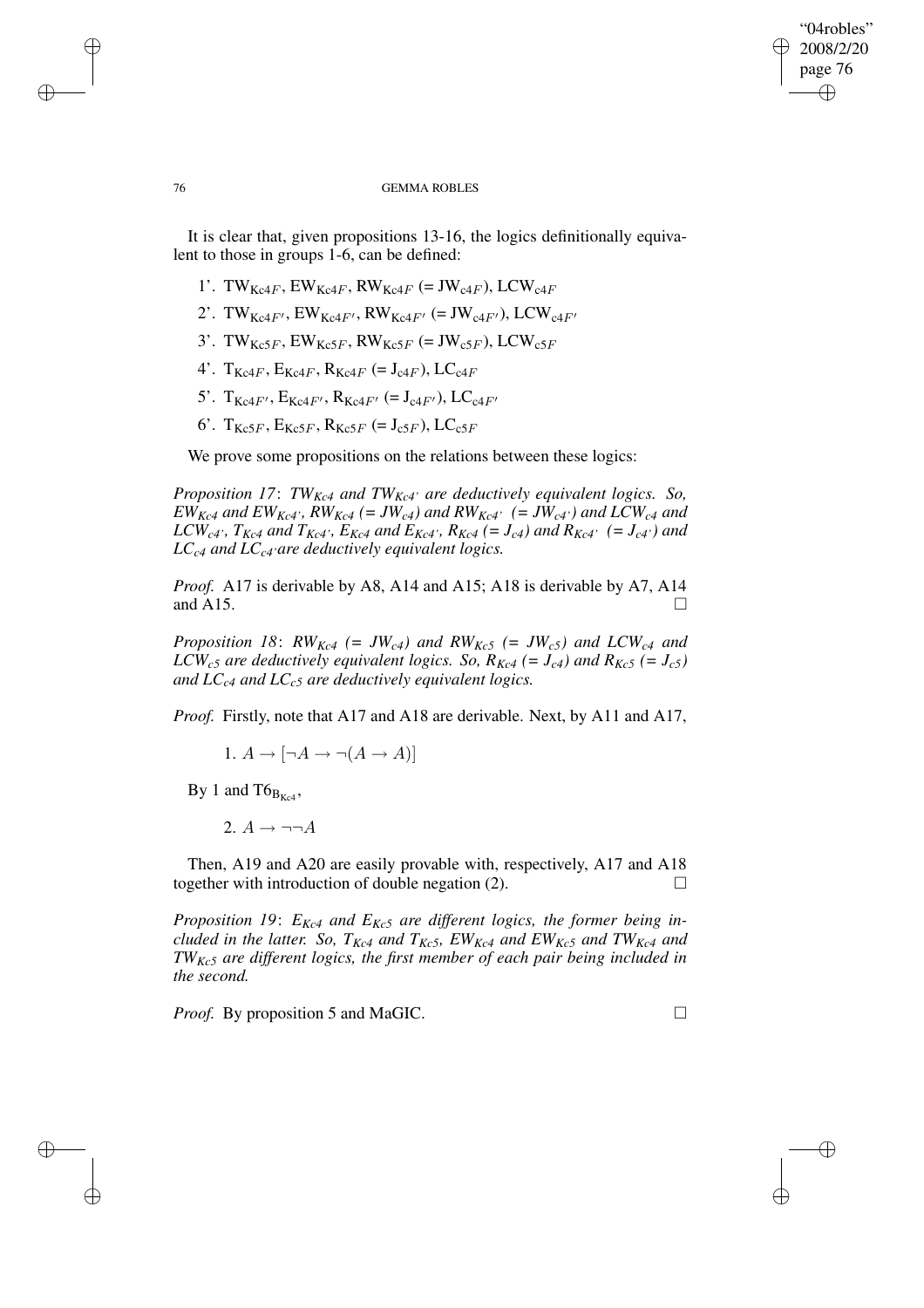## *"04robles" 2008/2/20 page 77* ✐ ✐

✐

✐

### EXTENSIONS OF BASIC CONSTRUCTIVE LOGIC FOR NEGATION-CONSISTENCY 77

✐

✐

✐

✐

By well known results on relevance and intuitionistic logics (alternatively, one can use MaGIC), the contractionless logics here defined are different from their respective counterparts plus the contraction axiom. So, the relations between these logics can be summarized in the following diagram (L  $\rightarrow$  L' means that L is included in L').



Diagram

A similar diagram is, of course, obtained for the definitionally equivalent logics defined with the propositional falsity constant.

*Remark* 8: *Recall that*  $LCW_{c4}$  ( $LC_{c4}$ *),*  $RW_{Kc4}$  ( $R_{Kc4}$ *),*  $EW_{Kc5}$  ( $E_{Kc5}$ *)* and *TWKc5 (TKc5) are the result of adding the strong constructive contraposition* axioms A19 and A20 to LCW<sub>+</sub> (LC<sub>+</sub>), RW<sub>K+</sub> (R<sub>K+</sub>), EW<sub>K+</sub> (E<sub>K+</sub>) and TW<sub>K+</sub>  $(T_{K+})$ *, respectively, and that*  $EW_{Kc4}$  *(E<sub>Kc4</sub>) and*  $TW_{Kc4}$  *(T<sub>Kc4</sub>) are*  $EW_{K+}$  $(E_{K+})$  *and*  $TW_{K+}$   $(T_{K+})$ *, respectively, plus the weak constructive contraposition axioms A17 and A18.*

Remark 9:  $E_{Kc5}$ ,  $E_{Kc4}$ ,  $EW_{Kc5}$ ,  $EW_{Kc4}$ ,  $T_{Kc5}$  and  $T_{Kc4}$ ,  $TW_{Kc5}$  and  $TW_{Kc4}$  are *constructive modal logics (the arrow in these logics is some kind of strict*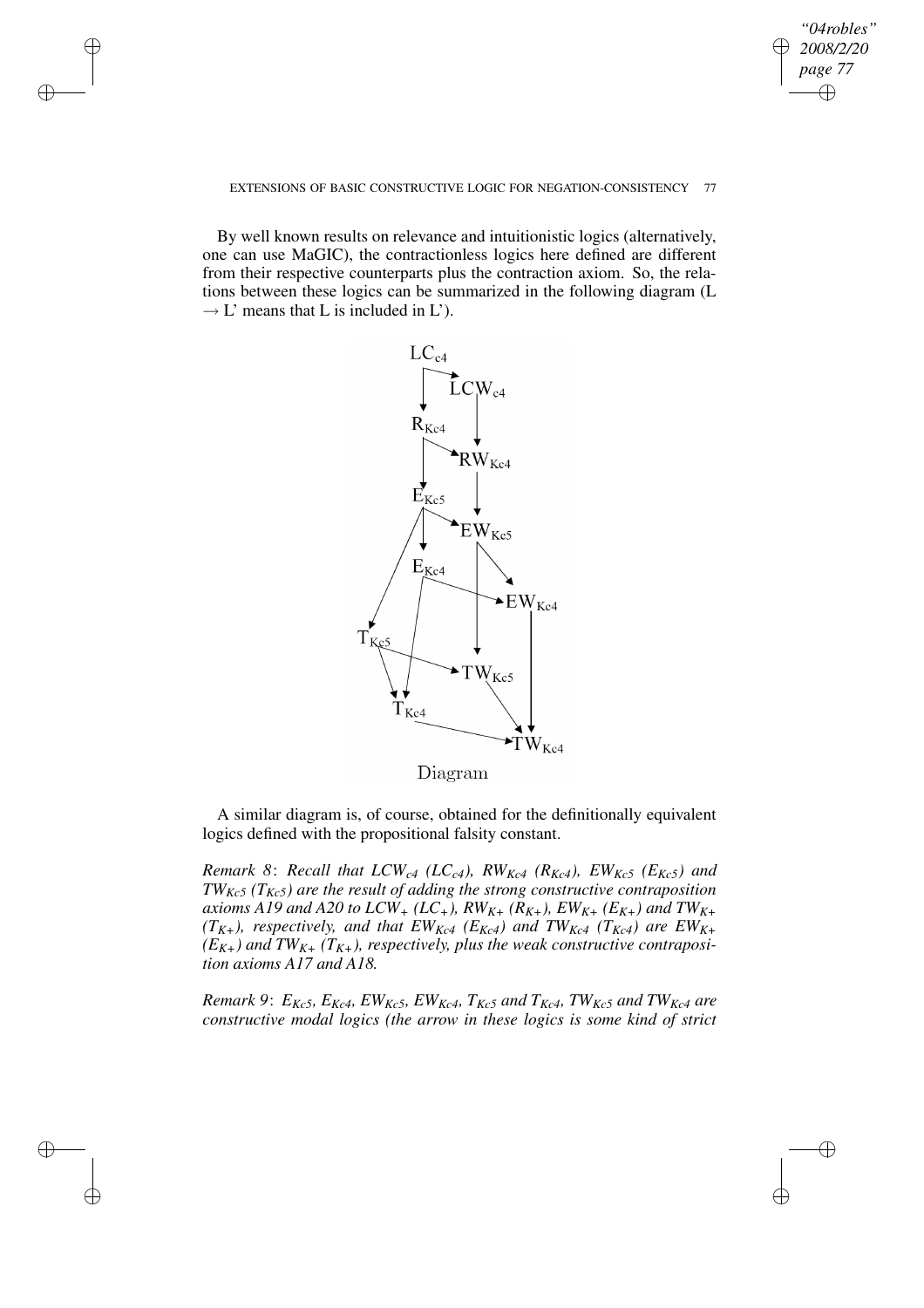"04robles" 2008/2/20 page 78 ✐ ✐

✐

✐

### 78 GEMMA ROBLES

*implication). But we note that these logics are not included in, e.g., Lewis' modal S5 as axiomatized by Hacking [4] (and, of course, neither do they include it): A14, for example, is not a theorem of S5. On the other hand, we remark that a necessity operator*  $\Box$  *can be introduced* (*as in* [1], §4.3) *in*  $E_{Kc}$ 5 *and*  $E_{Kc4}$ ,  $EW_{Kc5}$  *and*  $EW_{Kc4}$  *via the definition*  $\Box A =_{df} (A \rightarrow A) \rightarrow A$ . Gen*erally speaking, the operator thus introduced has the characteristic properties of the necessity operator of Lewis' S4 but with interesting relations with a* possibility operator  $\Diamond$  *definable from it, due to the absence of elimination of double negation and its accompanying theses. The analysis of this question cannot, however, be pursued here.*

Regarding soundness and completeness of the logics introduced in this section, it is obvious that they follow immediately from those of the positive logics and  $B_{Kc4}$  ( $B_{Kc4F}$ ),  $B_{Kc4}$ <sup>,</sup> ( $B_{Kc4F'}$ ) and  $B_{Kc5}$  ( $B_{Kc5F}$ ).

We end this section with the following proposition:

*Proposition* 20: *Though the ECQ axiom (iii)*  $(A \land \neg A) \rightarrow \neg B$  *is a theorem of*  $B_{Kc4}$  (cf. [8]), the ECQ axiom (iv)  $(A \land \neg A) \rightarrow B$  and the EFQ axioms (v)  $\neg A \rightarrow (A \rightarrow B)$ , *(vi)*  $A \rightarrow (\neg A \rightarrow B)$  *(cf. Introduction)* are not provable *in LCWc4.*

# *Proof.* By MaGIC. □

Therefore, in  $LCW_{c4}$  (and in all logics included in it), n-consistency is not equivalent to absolute consistency. Consequently,  $LC_{c4}$  (and all logics included in it) are paraconsistent logics in the sense of [7].

## 7. *A comparison between* BKc1 *and* BKc4 *and their respective extensions*

The basic constructive logic adequate to w-consistency in the ternary relational semantics without a set of designated points, i.e.,  $B_{Kc1}$  (cf. Introduction) can be axiomatized by adding to  $B_{K+}$  the axioms

A27. 
$$
\neg A \rightarrow [A \rightarrow \neg (A \rightarrow A)]
$$

and

✐

✐

A28. 
$$
[B \to \neg(A \to A)] \to \neg A
$$

The logic  $B_{Kc1}$  is  $B_{Kc1}$  plus the weak constructive contraposition axioms A17 and A18, and the logic  $B_{Kc2}$  is  $B_{Kc1}$  plus the strong constructive contraposition axioms A19 and A20. Then, in [9], [10], a number of extensions

✐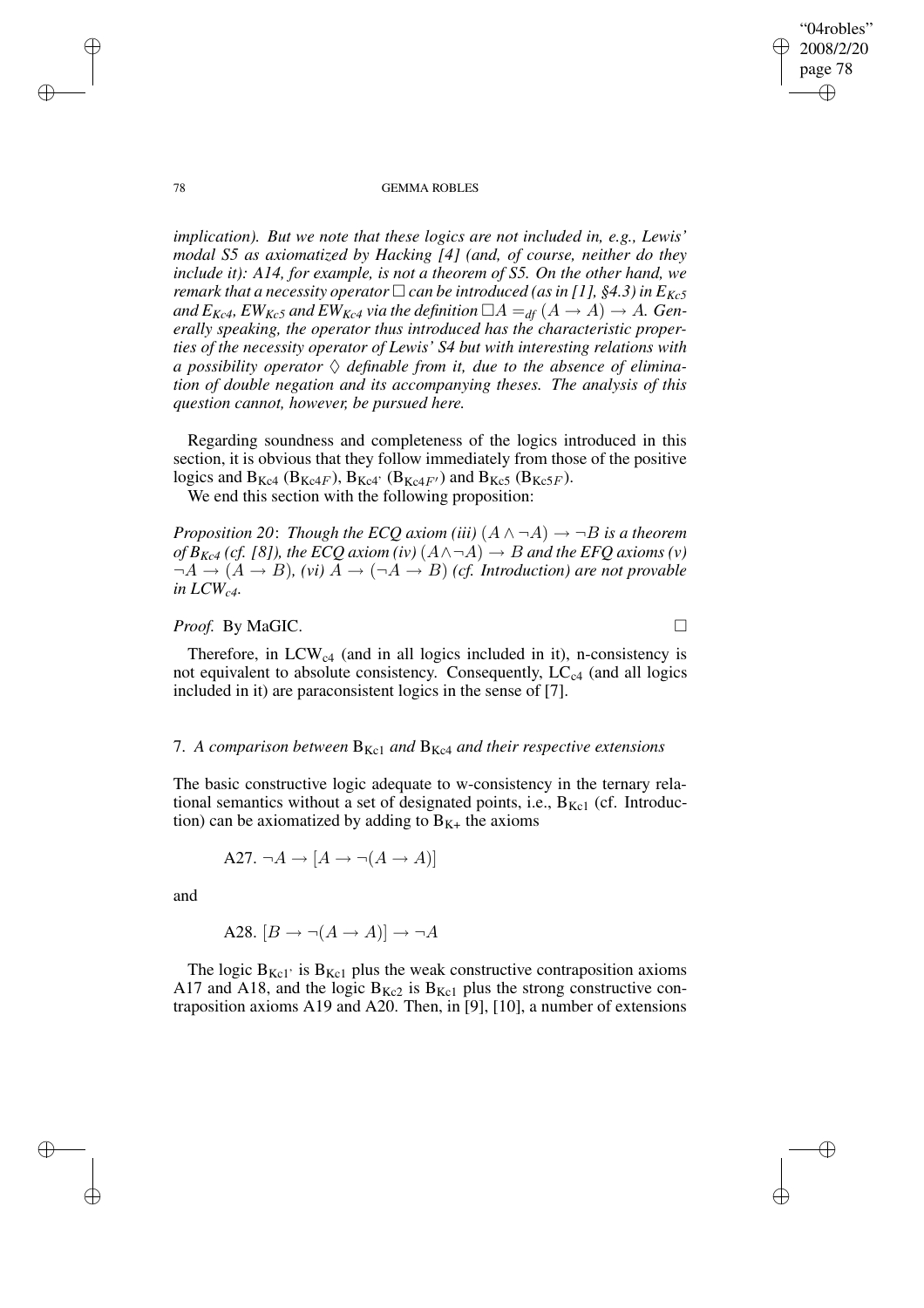EXTENSIONS OF BASIC CONSTRUCTIVE LOGIC FOR NEGATION-CONSISTENCY 79

✐

✐

✐

✐

"04robles" 2008/2/20 page 79

✐

✐

✐

✐

of  $B_{Kc1}$ ,  $B_{Kc1}$  and  $B_{Kc2}$  with the positive axioms A7, A8 and A10-A13 are introduced. However, no extensions with the contraction axiom A9 are considered, since its addition even to  $B_{Kc1}$  would cause w-consistency to be equivalent to n-consistency. Let us now compare these logics with the ones defined in this paper. Firstly, we have:

*Proposition* 21:  $B_{Kc1}$ *,*  $B_{Kc1}$ *' and*  $B_{Kc2}$  *are included in (but do not include) BKc4, BKc4' and BKc5, respectively.*

*Proof.* (1) A27 and A28 (T5 $_{B_{Kc4}}$  and T6 $_{B_{Kc4}}$ , respectively, cf. §3) are theorems of  $B_{Kc4}$ . (2) By MaGIC.

Now, let  $S_{Kc1}$  ( $S_{Kc1}$ ' and  $S_{Kc2}$ ) be any extension of  $B_{Kc1}$  ( $B_{Kc1}$ ' and  $B_{Kc2}$ ) defined by adding any selection of the axioms A7, A8, A10-A13; and let  $S_{Kc4}$  ( $S_{Kc4}$ <sup>2</sup> and  $S_{Kc5}$ ) be the extension of  $B_{Kc4}$ ,  $B_{Kc4}$ <sup>2</sup> and  $B_{Kc5}$  defined by the same selection. We have:

*Proposition 22*: *SKc1 (SKc1' and SKc2) is included in (but does not include)*  $S_{Kc4}$  ( $S_{Kc4}$ <sup>*, and*  $S_{Kc5}$ ).</sup>

*Proof.* (1) By proposition 21. (2) Let  $LCW_{Kc2}$  be the result of adding A7, A8 and A10-A13 to  $B_{Kc2}$ . Although A14 is provable in LCW<sub>Kc2</sub>, A15 and A16 are not (MaGIC).

Thus, for example,  $JW_{c2}$  and  $JW_{c5}$  are the result of adding to contractionless positive intuitionistic logic JW<sub>+</sub> (i.e.,  $B_+$  plus A7, A8, A11 and A12) A19 and A20, and A16 and A20, respectively. Now,  $JW_{c2}$  is included in (but does not include)  $JW_{c5}$ .

Finally, note that the relations stated in propositions 21, 22 hold, of course, correspondingly between the definitionally equivalent logics defined with the falsity constant

Dpto. de Historia y Filosofía de la Ciencia, la Educación y el Lenguaje Universidad de la Laguna, Facultad de Filosofía Campus de Guajara, 38071, La Laguna, Tenerife, Spain URL: http://www.usal.es/glf E-mail: gemmarobles@gmail.com

# **REFERENCES**

[1] A. R. Anderson, N. D. Jr. Belnap, *Entailment. The Logic of Relevance and Necessity*, vol. I, Princeton University Press, 1975.